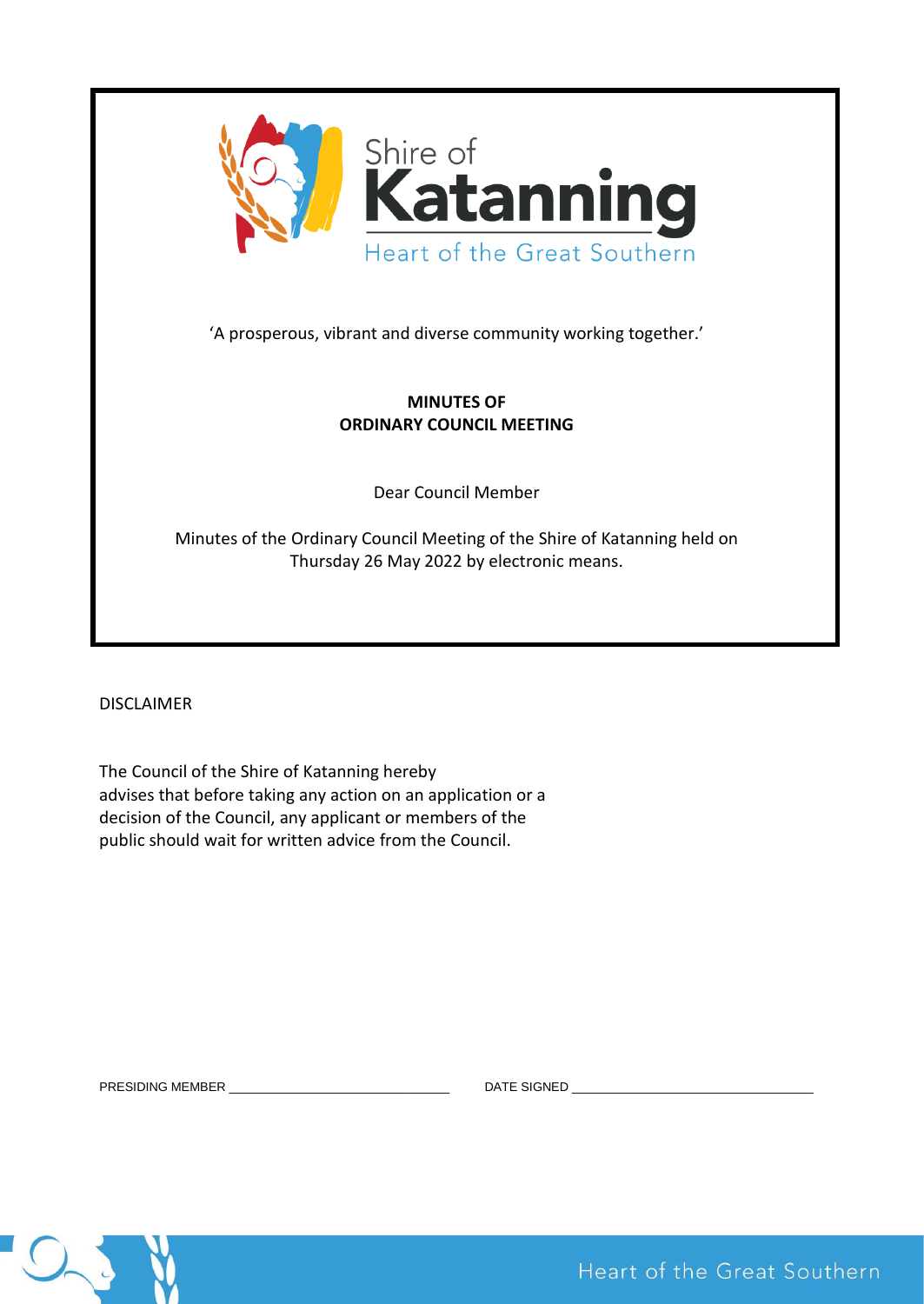## **Table of Contents**

| Item No. | Item Heading                                                          | Page           |
|----------|-----------------------------------------------------------------------|----------------|
|          |                                                                       | No.            |
| 1        | <b>Declaration of Opening/Announcement of Visitors</b>                | 3              |
| 2        | <b>Record of Attendance</b>                                           | $\overline{3}$ |
| 3        | <b>Announcements by Presiding Member Without Discussion</b>           | $\overline{4}$ |
| 4        | Response to Previous Public Questions Taken on Notice                 | $\overline{4}$ |
| 5        | <b>Disclosure of Financial/Impartiality Interest</b>                  | $\overline{4}$ |
| 6        | <b>Public Question/Statement Time</b>                                 | $\overline{4}$ |
| 7        | <b>Applications for Leave of Absence</b>                              | $\overline{4}$ |
| 7.1      | Application for Leave of Absence Cr Liz Guidera                       | $\overline{4}$ |
| 8        | <b>Petitions/Deputations/Presentations</b>                            | 4              |
| 9        | <b>Confirmation of Minutes of Previous Meetings</b>                   | $\overline{4}$ |
| 9.1      | Ordinary Council Meeting - Thursday 28 April 2022                     | $\overline{4}$ |
| 10       | <b>Reports of Committees and Officers</b>                             | 5              |
| 10.1     | <b>Executive Manager Infrastructure and Assets</b>                    | 5              |
| 10.2     | <b>Executive Manager Corporate and Community</b>                      | 6              |
| 10.2.1   | Schedule of Accounts - April 2022                                     | 6              |
| 10.2.2   | Monthly Financial Report - April 2022                                 | 8              |
| 10.2.3   | Transfer of Ownership - A332                                          | 10             |
| 10.2.4   | Application for Self-Supporting Loan - Katanning Country Club         | 13             |
| 10.3     | <b>Chief Executive Officer's Reports</b>                              | 20             |
| 11       | <b>Elected Members Motion of Which Previous Notice Has Been Given</b> | 20             |
| 12       | <b>New Business of an Urgent Nature</b>                               | 20             |
| 13       | <b>Confidential Item</b>                                              | 21             |
| 13.1     | Write-off Rates & Charges - A332                                      | 21             |
| 13.2     | Write-off Sundry Debts - Certa Civil Works Pty Ltd                    | 22             |
| 13.3     | Piesse Lake Subdivision                                               | 23             |
| 14       | <b>Closure of Meeting</b>                                             | 24             |

PLEASE NOTE:

Council Meetings are recorded for accuracy of minute taking.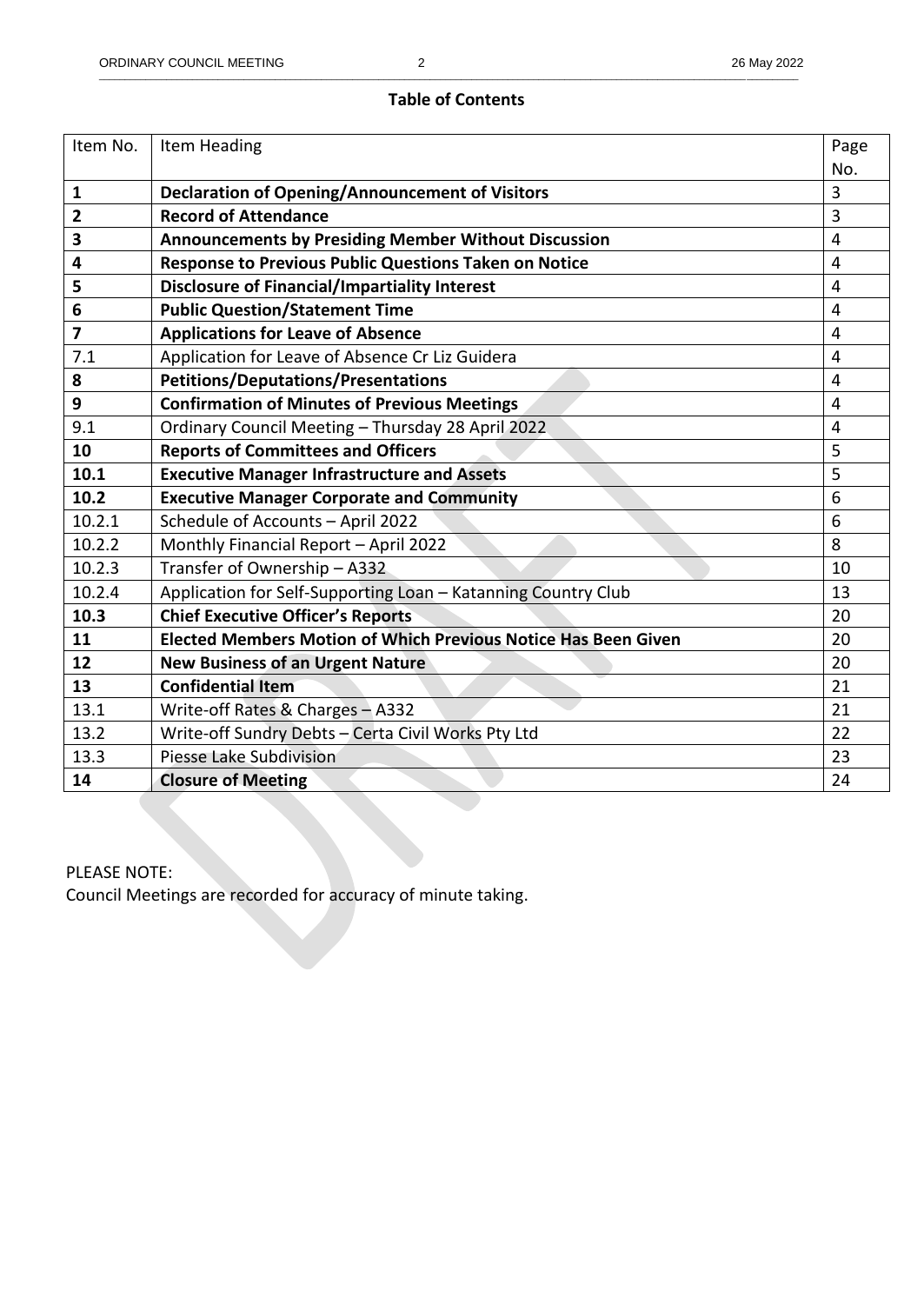# **1. DECLARATION OF OPENING/ ANNOUNCEMENT OF VISITORS**

The Presiding Member declared the meeting open at 7.00pm.

| <b>RECORD OF ATTENDANCE</b><br>2.    |                                                                                                                                                                                                                                                                                                                                                          |
|--------------------------------------|----------------------------------------------------------------------------------------------------------------------------------------------------------------------------------------------------------------------------------------------------------------------------------------------------------------------------------------------------------|
| <b>PRESENT</b>                       |                                                                                                                                                                                                                                                                                                                                                          |
| <b>Presiding Member:</b>             | Cr Liz Guidera - President                                                                                                                                                                                                                                                                                                                               |
| Members:<br><b>Council Officers:</b> | Cr John Goodheart - Deputy President<br>Cr Kristy D'Aprile<br>Cr Matt Collis<br>Cr Michelle Salter<br>Cr Adrian Edwards<br>Cr Serena Sandwell<br>Julian Murphy, Chief Executive Officer<br>Denise Gobbart, Executive Manager Corporate & Community<br>Sam Bryce, Executive Manager Infrastructure & Assets<br>Sophie Justins, Executive Assistant to CEO |
| Gallery:                             |                                                                                                                                                                                                                                                                                                                                                          |
| Media:                               | Sean Van Der Wielen, Great Southern Herald                                                                                                                                                                                                                                                                                                               |
| Apologies:                           |                                                                                                                                                                                                                                                                                                                                                          |
| Leave of Absence:                    |                                                                                                                                                                                                                                                                                                                                                          |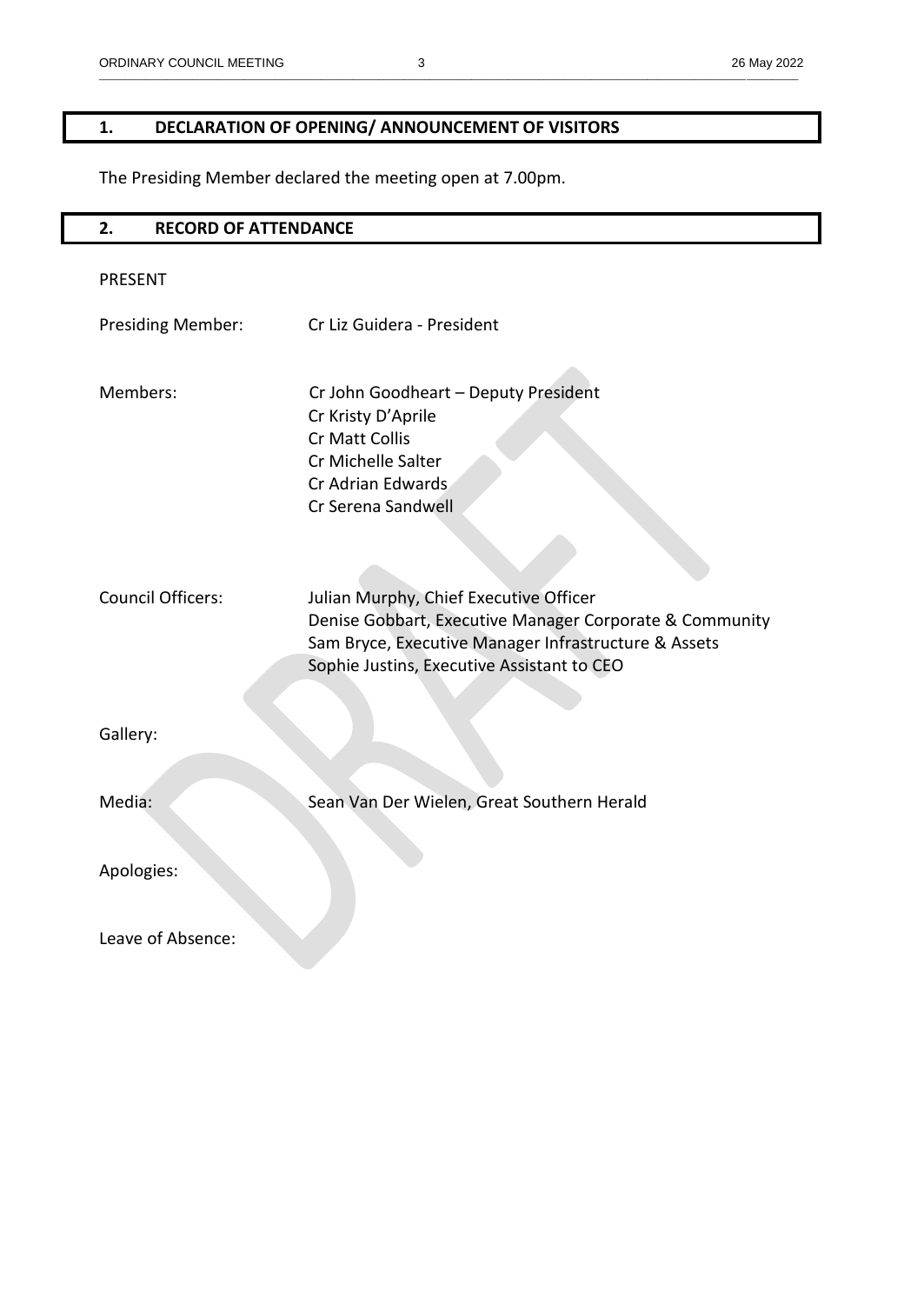\_\_\_\_\_\_\_\_\_\_\_\_\_\_\_\_\_\_\_\_\_\_\_\_\_\_\_\_\_\_\_\_\_\_\_\_\_\_\_\_\_\_\_\_\_\_\_\_\_\_\_\_\_\_\_\_\_\_\_\_\_\_\_\_\_\_\_\_\_\_\_\_\_\_\_\_\_\_\_\_\_\_\_\_\_\_\_\_\_\_\_\_\_\_\_\_\_\_\_\_\_\_\_\_\_\_\_\_\_\_\_\_\_\_\_\_\_\_\_\_\_\_\_\_\_\_\_\_\_\_\_\_\_\_\_

#### **3. ANNOUNCEMENTS BY PRESIDING MEMBER WITHOUT DISCUSSION**

Nil.

#### **4. RESPONSE TO PUBLIC QUESTIONS TAKEN ON NOTICE**

Nil.

## **5. DISCLOSURE OF FINANCIAL/IMPARTIALITY INTERESTS**

Nil.

## **6. PUBLIC QUESTION/STATEMENT TIME**

Nil.

## **7. APPLICATIONS FOR LEAVE OF ABSENCE**

## **7.1 Application for Leave of Absence Cr Liz Guidera**

**Voting Requirement:** Simple Majority

**MOVED: CR SERENA SANDWELL SECONDED: CR KRISTY D'APRILE**

**OC51/22 That Council grants Cr Liz Guidera leave of absence for the June, July and August 2022 Ordinary Council Meetings (23 June 2022, 28 July 2022 and 25 August 2022).** 

CARRIED: 7/0

## **8. PETITIONS/DEPUTATIONS/PRESENTATIONS**

Nil.

## **9. CONFIRMATION OF MINUTES OF PREVIOUS MEETING**

## **9.1 Ordinary Council Meeting – Thursday 28 April 2022** (SEE ATTACHED MINUTES)

**Voting Requirement:** Simple Majority

**MOVED: CR ADRIAN EDWARDS SECONDED: CR SERENA SANDWELL**

**OC52/22 That the minutes of the Ordinary Council Meeting held on Thursday 28 April 2022 confirmed as a true record of proceedings.**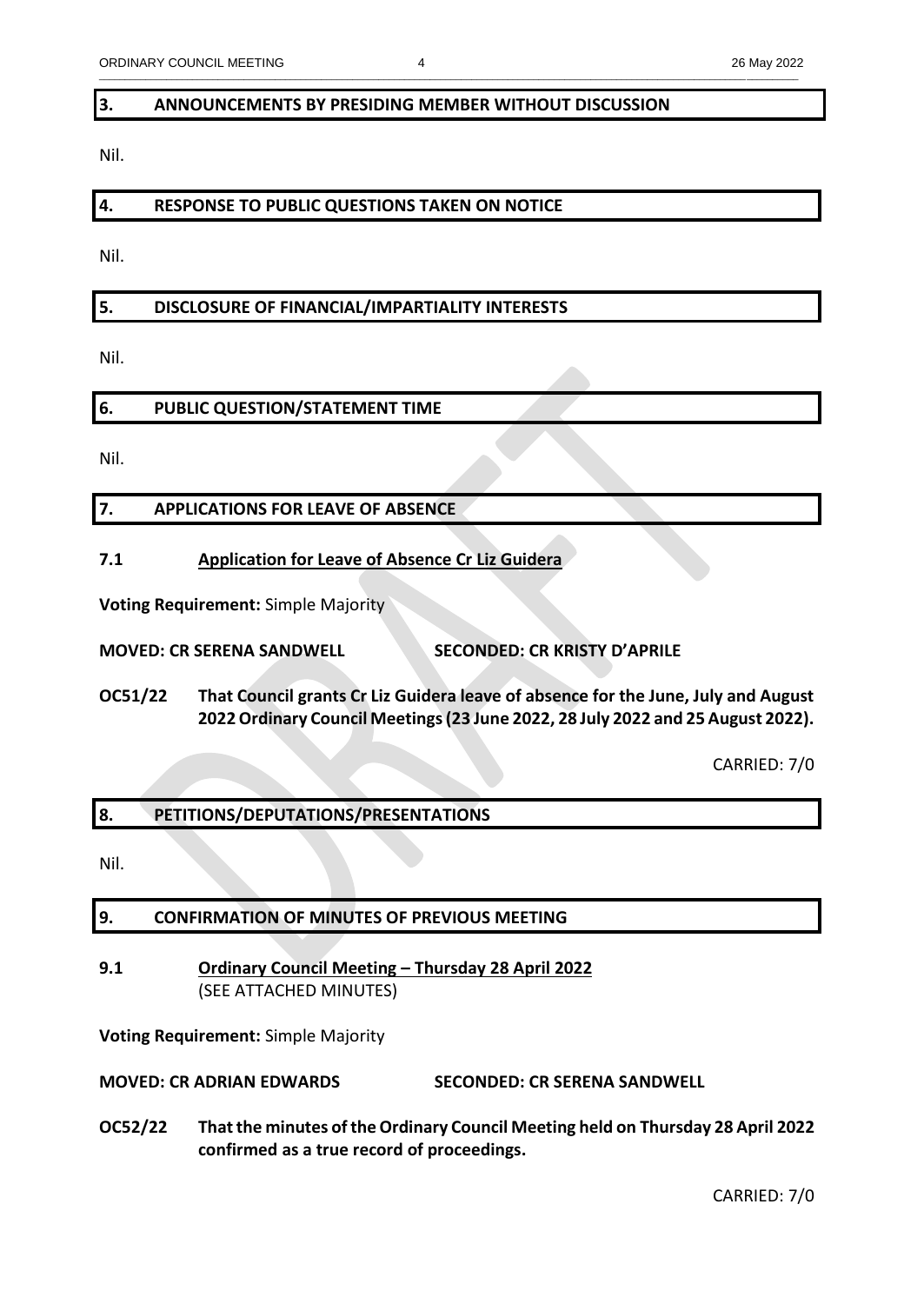# \_\_\_\_\_\_\_\_\_\_\_\_\_\_\_\_\_\_\_\_\_\_\_\_\_\_\_\_\_\_\_\_\_\_\_\_\_\_\_\_\_\_\_\_\_\_\_\_\_\_\_\_\_\_\_\_\_\_\_\_\_\_\_\_\_\_\_\_\_\_\_\_\_\_\_\_\_\_\_\_\_\_\_\_\_\_\_\_\_\_\_\_\_\_\_\_\_\_\_\_\_\_\_\_\_\_\_\_\_\_\_\_\_\_\_\_\_\_\_\_\_\_\_\_\_\_\_\_\_\_\_\_\_\_\_

## **10. REPORTS OF COMMITTEES AND OFFICERS**

Nil.

## **10.1 EXECUTIVE MANAGER INFRASTRUCTURE AND ASSETS**

Nil.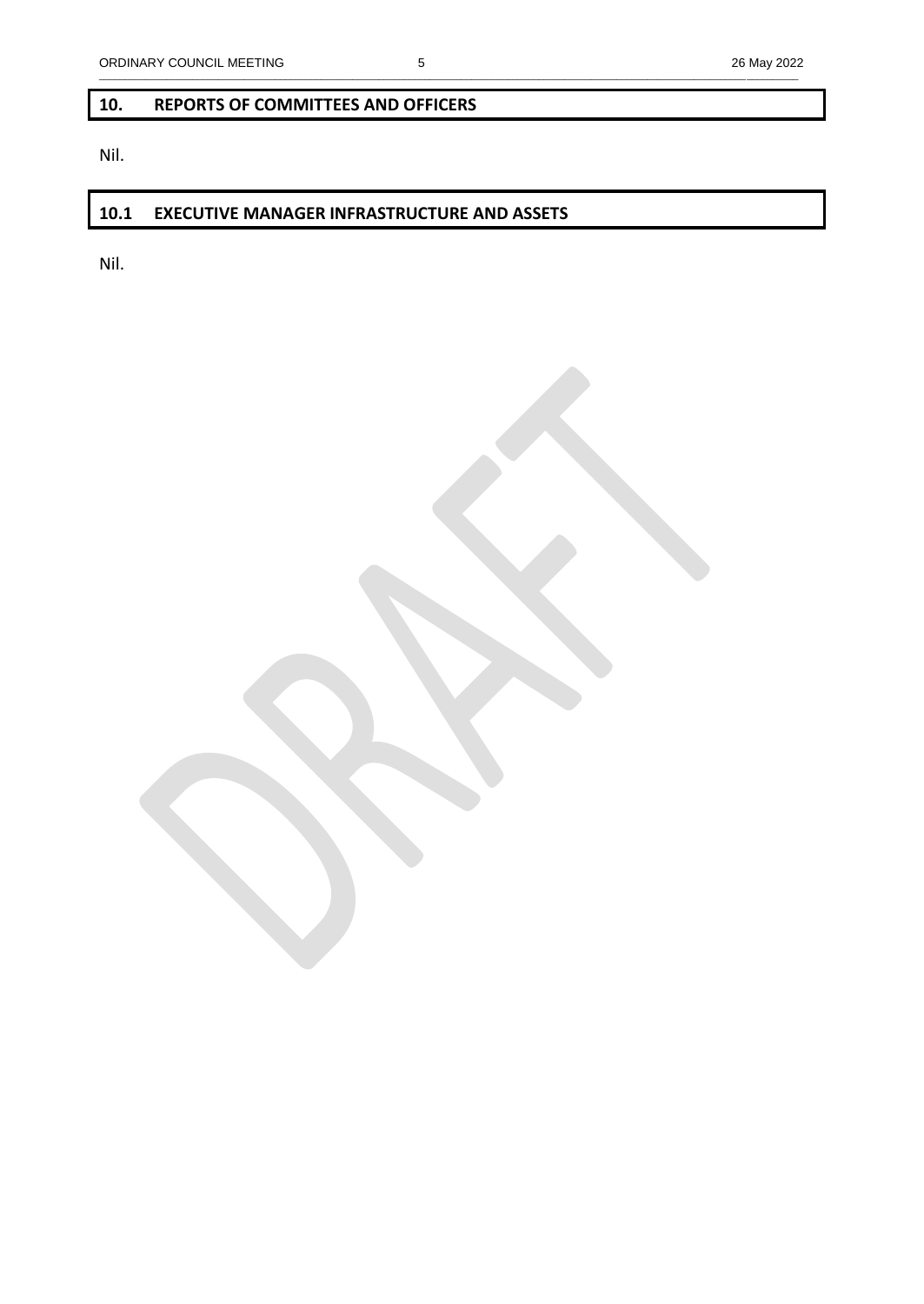## **10.2 EXECUTIVE MANAGER CORPORATE AND COMMUNITY**

#### **10.2.1 Schedule of Accounts** (ATTACHMENTS)

| File Ref:                      | FM.FL4                         |
|--------------------------------|--------------------------------|
| <b>Reporting Officer:</b>      | Shenae Watts, Creditor Officer |
| <b>Date Report Prepared:</b>   | 04 May 2022                    |
| <b>Disclosure of Interest:</b> | No Interest to disclose        |

#### **Issue:**

To receive the Schedule of Accounts Paid for the period ending 30 April 2022.

## **Body/Background:**

This information is provided to Council on a monthly basis in accordance with provisions of the Local Government Act 1995 and Local Government (Financial Management) Regulations 1996. A Local Government is to develop procedures for the authorisation of, and payment of, accounts to ensure that there is effective security for, which money or other benefits may be obtained.

| <b>Month</b>    | <b>Cheques</b><br>2021/22 | <b>EFT</b><br><b>Payments</b><br>2021/22 | <b>Direct</b><br><b>Debits</b><br>2021/22 | <b>Credit</b><br>Card<br>2021/22 | <b>Payroll</b><br>2021/22 | <b>Trust</b><br>2021/22 | <b>Total</b><br><b>Payments</b><br>2021/22 |
|-----------------|---------------------------|------------------------------------------|-------------------------------------------|----------------------------------|---------------------------|-------------------------|--------------------------------------------|
| July            | 559.90                    | 1,239,701.9                              | 39,737.04                                 | 5,458.49                         | 234,583.47                | 0.00                    | 1,520,040.82                               |
| <b>August</b>   | 2,173                     | 648,801.21                               | 34,876.21                                 | 4,237                            | 240,430.70                | 0.00                    | 930,518.12                                 |
| <b>Septembe</b> | 17,051.30                 | 1,267,827.1                              | 56,741.47                                 | 4,564.28                         | 351,445.88                | 0.00                    | 1,697,630.12                               |
| <b>October</b>  | 1,089.80                  | 801,203.05                               | 42,674.11                                 | 2,515.16                         | 247,451.36                | 0.00                    | 1,094,933.48                               |
| <b>November</b> | 570.10                    | 501,263.03                               | 245,004.6                                 | 2,809.49                         | 241,336.44                | 0.00                    | 990,983.68                                 |
| <b>December</b> | 1,261.55                  | 993,082.18                               | 37,012.47                                 | 5,026.75                         | 252,165.66                | 0.00                    | 1,288,548.61                               |
| <b>January</b>  | 234.00                    | 393,674.49                               | 36,350.37                                 | 3,667.86                         | 221,208.16                | 0.00                    | 655,134.88                                 |
| <b>February</b> | 1,300.15                  | 979,987.84                               | 32,394.58                                 | 4,035.21                         | 224,458.67                | 0.00                    | 1,242,176.45                               |
| <b>March</b>    | 883.95                    | 1,070,050.0                              | 51,239.07                                 | 2,116.15                         | 369,915.38                | 38,000                  | 1,532,204.58                               |
| <b>April</b>    | 1,037.75                  | 608,707.09                               | 36,739.54                                 | 3,061.96                         | 234,172.90                | 0.00                    | 883,719.24                                 |
| <b>May</b>      |                           |                                          |                                           |                                  |                           |                         |                                            |
| <b>June</b>     |                           |                                          |                                           |                                  |                           |                         |                                            |
| <b>Total</b>    | 26,161.50                 | 8,504,298.0                              | 612,769.4<br>8                            | 37,492.35                        | 2,617,168.6               | 38,000                  | 11,797,889.9<br>8                          |

## Below is a summary of the payments made for the financial year:

#### **Officer's Comment:**

The schedule of accounts for the month of April 2022 are attached.

The Finance Forum held on 12 May 2022 gave attending Councillors an opportunity to ask questions regarding the presented accounts paid.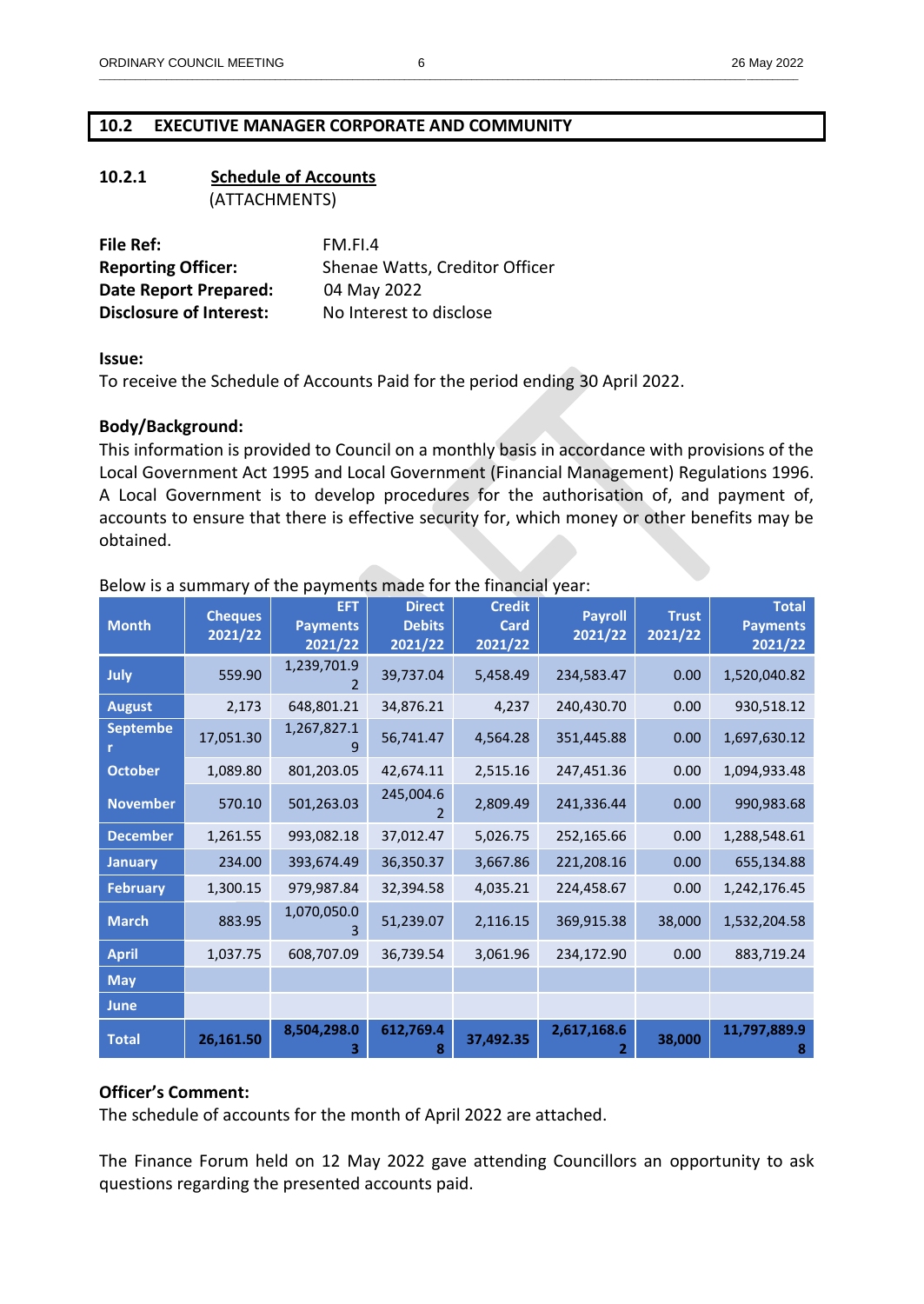Local Government Act 1995.

- 6.8. Expenditure from municipal fund not included in annual budget
- (1) A local government is not to incur expenditure from its municipal fund for an additional purpose except where the expenditure —
	- (a) is incurred in a financial year before the adoption of the annual budget by the local government; or
	- (b) is authorised in advance by resolution\*; or
	- (c) is authorised in advance by the mayor or president in an emergency.

\* Absolute majority required.

## **Policy Implications:**

There are no direct policy implications in relation to this item.

## **Financial Implications:**

Expenditure in accordance with s6.8 (1) (a) of the Local Government Act 1995.

## **Risk Implications:**

This item has been evaluated against the Shire of Katanning's Risk Assessment and Acceptance Criteria. The perceived level of risk is considered to be "Low" risk and can be managed by routine procedures and with current resources.

## **Strategic Implications:**

Shire of Katanning Strategic Community Plan 2022 – 2032

| <b>Focus Area</b> | Leadership                                                                  |
|-------------------|-----------------------------------------------------------------------------|
| <b>Aspiration</b> | Katanning is an inclusive and respectful community.                         |
| Obiective         | To ensure that Shire resources are utilised in a manner that represents the |
|                   | best interest of the whole community.                                       |

**Voting Requirement:** Simple Majority.

# **Officer's Recommendation/Council Motion:**

## **MOVED: CR KRISTY D'APRILE SECONDED: CR MICHELLE SALTER**

**OC53/22 That Council endorses the Schedule of Accounts as presented, being cheques 42408 - 42409 totalling \$1,037.75, EFT payments 33919 – 34035 totalling \$608,707.09, payroll payments totalling \$234,172.90, direct payments totalling \$36,739.54 and credit card payments totalling \$3,061.96 authorised and paid in April 2022.**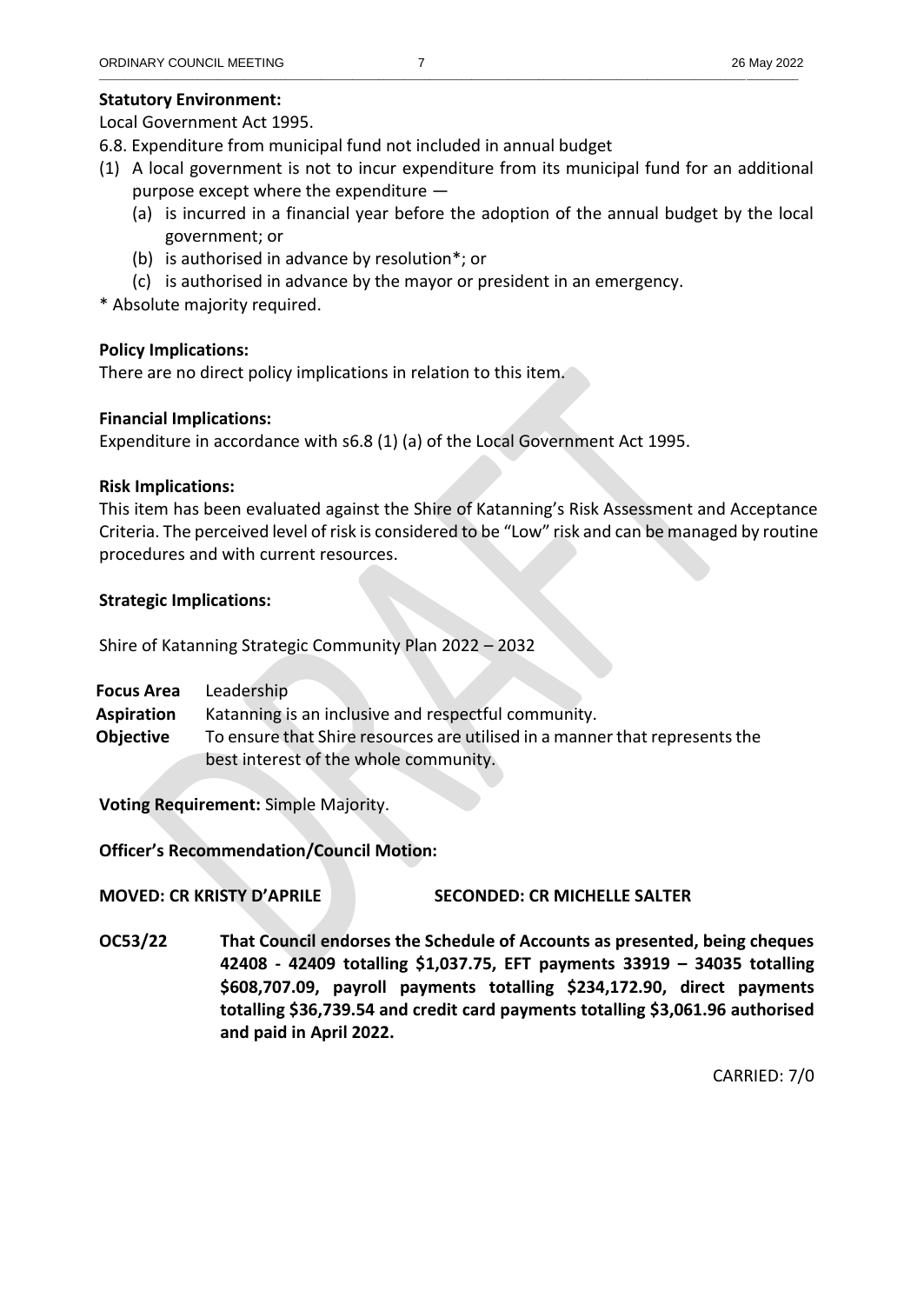## **10.2.2 Monthly Financial Report** (ATTACHMENTS)

| File Ref:                      | FM.FI.4                                                 |
|--------------------------------|---------------------------------------------------------|
| <b>Reporting Officer:</b>      | Denise Gobbart, Executive Manager Corporate & Community |
| <b>Report Prepared:</b>        | 6 May 2022                                              |
| <b>Disclosure of Interest:</b> | No Interest to disclose                                 |

# **Body/Background:**

This item presents the Monthly Financial Report, which contains the 'Statement of Financial Activity' for the period ending 30 April 2022.

Section 6.4 of the Local Government Act 1995 requires a local government to prepare financial reports.

Regulation 34 of the Local Government (Financial Management) Regulations 1996 sets out the form and content of the financial reports, which have been prepared and are presented to Council.

Council adopted (in conjunction with the Annual Budget) a material reporting variance threshold of 10% with a minimum value of \$10,000. Material variances between budgeted and actual expenditure are reported at Note 17 of the Monthly Financial Report.

## **Officer's Comment:**

A variance report is included with the monthly financial statement's attachment.

The budget was adopted 31 August 2021 and this report reflects the adopted budget. It is noted that monthly depreciation is not run until after the prior year audit has been signed off.

The Finance Forum held on 12 May 2022 gave attending Councillors an opportunity to ask questions regarding the presented financial statements.

## **Statutory Environment:**

Local Government Act 1995

Section 6.4 Financial Report

(1) A local government is to prepare an annual financial report for the preceding financial year and such other financial reports as are prescribed.

Local Government (Financial Management) Regulations 1996. Regulation 34 Financial activity statement required each month (Act s.6.4)

## **Policy Implications:**

The Shire has several financial management policies. The finances have been managed in accordance with these policies.

## **Financial Implications:**

There are no financial implications for this report.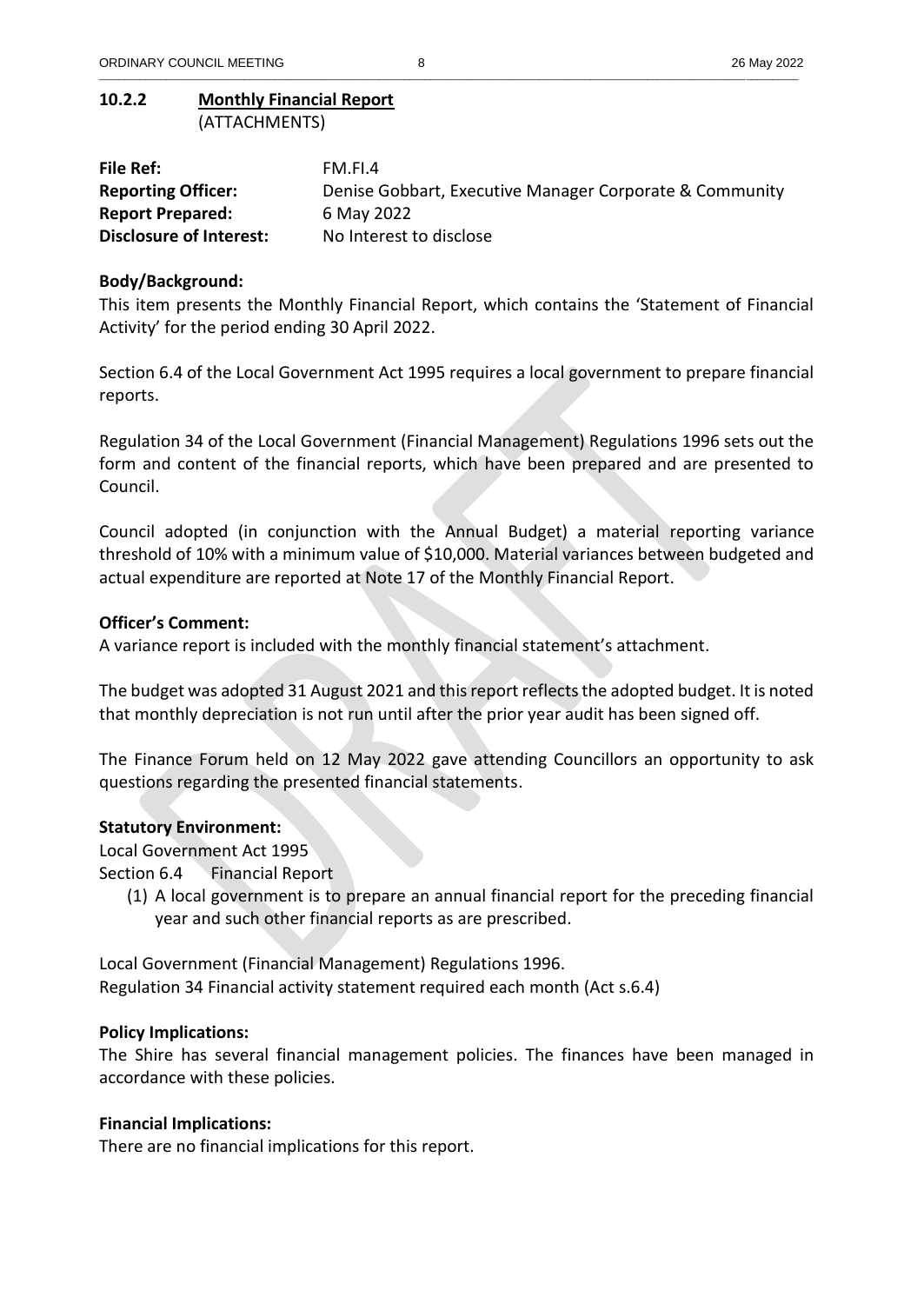## **Risk Implications:**

This item has been evaluated against the Shire of Katanning's Risk Assessment and Acceptance Criteria. The perceived level of risk is considered to be "Low" risk and can be managed by routine procedures and with current resources.

## **Strategic Implications:**

Shire of Katanning Strategic Community Plan 2022 – 2032

**Focus Area** Leadership

**Aspiration** Katanning is an inclusive and respectful community.

**Objective** To ensure that Shire resources are utilised in a manner that represents the best interest of the whole community.

**Voting Requirement:** Simple Majority

**Officer's Recommendation/Council Motion:**

**MOVED: CR KRISTY D'APRILE SECONDED: CR SERENA SANDWELL**

**OC54/22 That Council, in accordance with Regulation 34 of the Local Government (Financial Management) Regulations 1996, receive the Monthly Statement of Financial Activity for the period ending 30 April 2022, as presented.**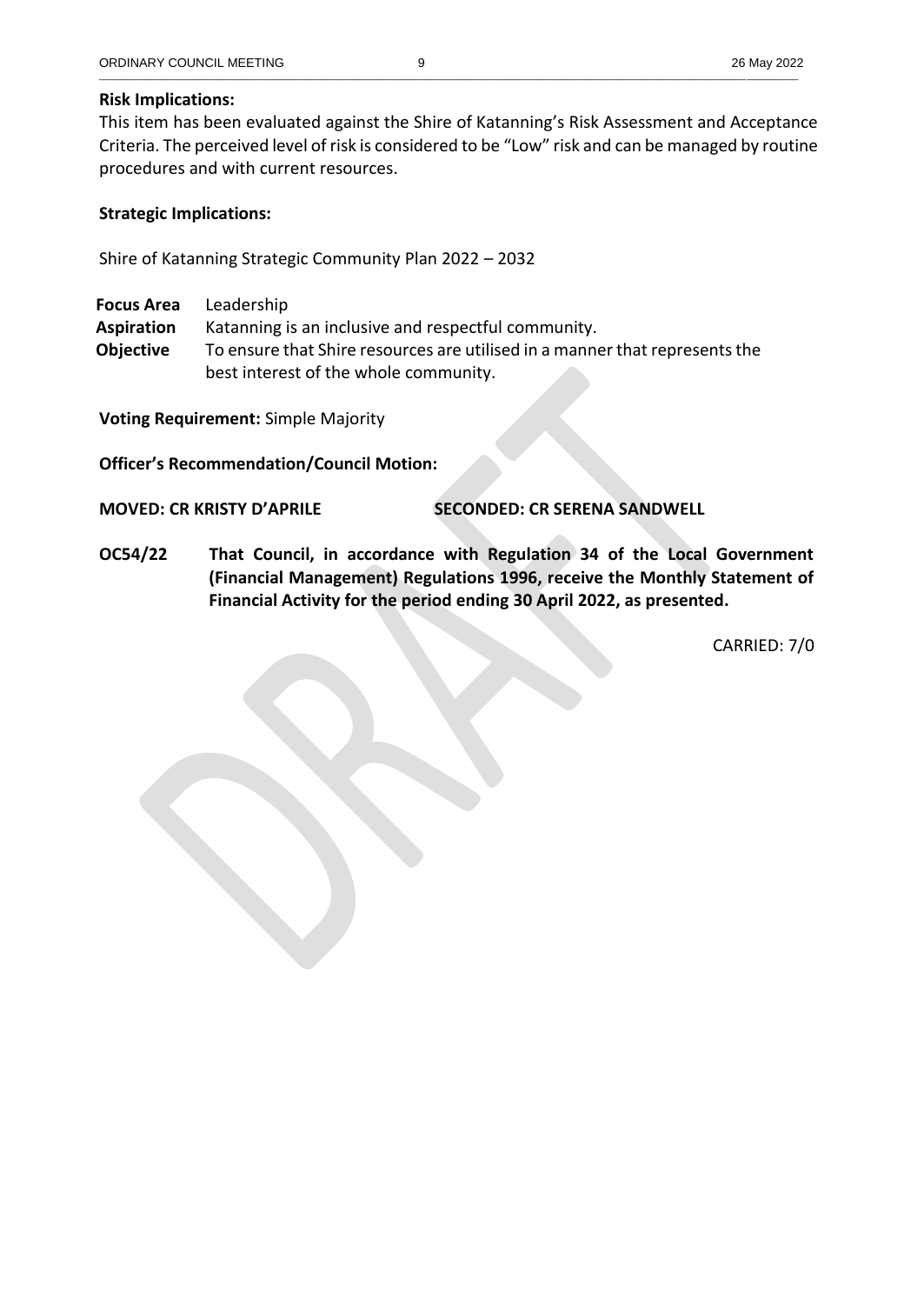## **10.2.3 Transfer of Ownership – A332**

| File Ref:                      | A332                                                    |
|--------------------------------|---------------------------------------------------------|
| <b>Reporting Officer:</b>      | Denise Gobbart, Executive Manager Corporate & Community |
| Date Report Prepared:          | 16 May 2022                                             |
| <b>Disclosure of Interest:</b> | No Interest to disclose                                 |

\_\_\_\_\_\_\_\_\_\_\_\_\_\_\_\_\_\_\_\_\_\_\_\_\_\_\_\_\_\_\_\_\_\_\_\_\_\_\_\_\_\_\_\_\_\_\_\_\_\_\_\_\_\_\_\_\_\_\_\_\_\_\_\_\_\_\_\_\_\_\_\_\_\_\_\_\_\_\_\_\_\_\_\_\_\_\_\_\_\_\_\_\_\_\_\_\_\_\_\_\_\_\_\_\_\_\_\_\_\_\_\_\_\_\_\_\_\_\_\_\_\_\_\_\_\_\_\_\_\_\_\_\_\_\_

#### **Issue:**

For Council to endorse the execution of the Transfer of Land for A332 – Lot 708 (39) Cullen Street Katanning, due to unpaid rates.

## **Body/Background:**

On 28 April 2007 an auction was held for the sale of properties for non-payment of rates, Lot 708 Cullen Street was one of the properties auctioned. All properties were sold except for Cullen Street, there was no interest in the property.

At the Ordinary Meeting of Council held 23 May 2007 the following was resolved:

## **OC142/07 That Council:**

- **1. Note the outcomes of the auction of properties for the non payment of rates;**
- **2. Authorise the write-off of any outstanding rates after settlement; and**
- **3. Write-off the rates on A332 (Cullen Street) and commence proceedings to have this property transferred into Council's name.**

## **CARRIED UNANIMOUSLY**

Following the resolution of Council, the debt of \$19,558.47 was cleared on the 30 June 2010 by a receipt from a suspense account. At that time the ESL charge type was not removed from the property and continued to be levied. Then on the 17 November a further \$508.43 was written off, again leaving the property with a nil balance.

Since that date no further action has been taken with the property and as the ESL charge type has never been removed from the property.

## **Officer's Comment:**

Given that the Shire had proceeded to auction of the property and made the final resolution for the property to be transferred into the Shire's ownership, our Solicitors were contacted to obtain advice how we could proceed with the transfer given that no action had occurred since May 2007.

The advice received stated:

*The subject property would technically remain in the possession of the Shire in light of the sale of land process undertaken under the LG Act and it has been over 12 years since the Shire came into possession. Accordingly, it would be open to the Shire to transfer the subject property to itself in accordance with section 6.75 of the LG Act, which states –*

- *(1) Where, at the expiration of 12 years from the taking of possession of any rateable land by a local government under section 6.64 —*
	- *(a) all rates and service charges due and payable in respect of the land have not been paid; and*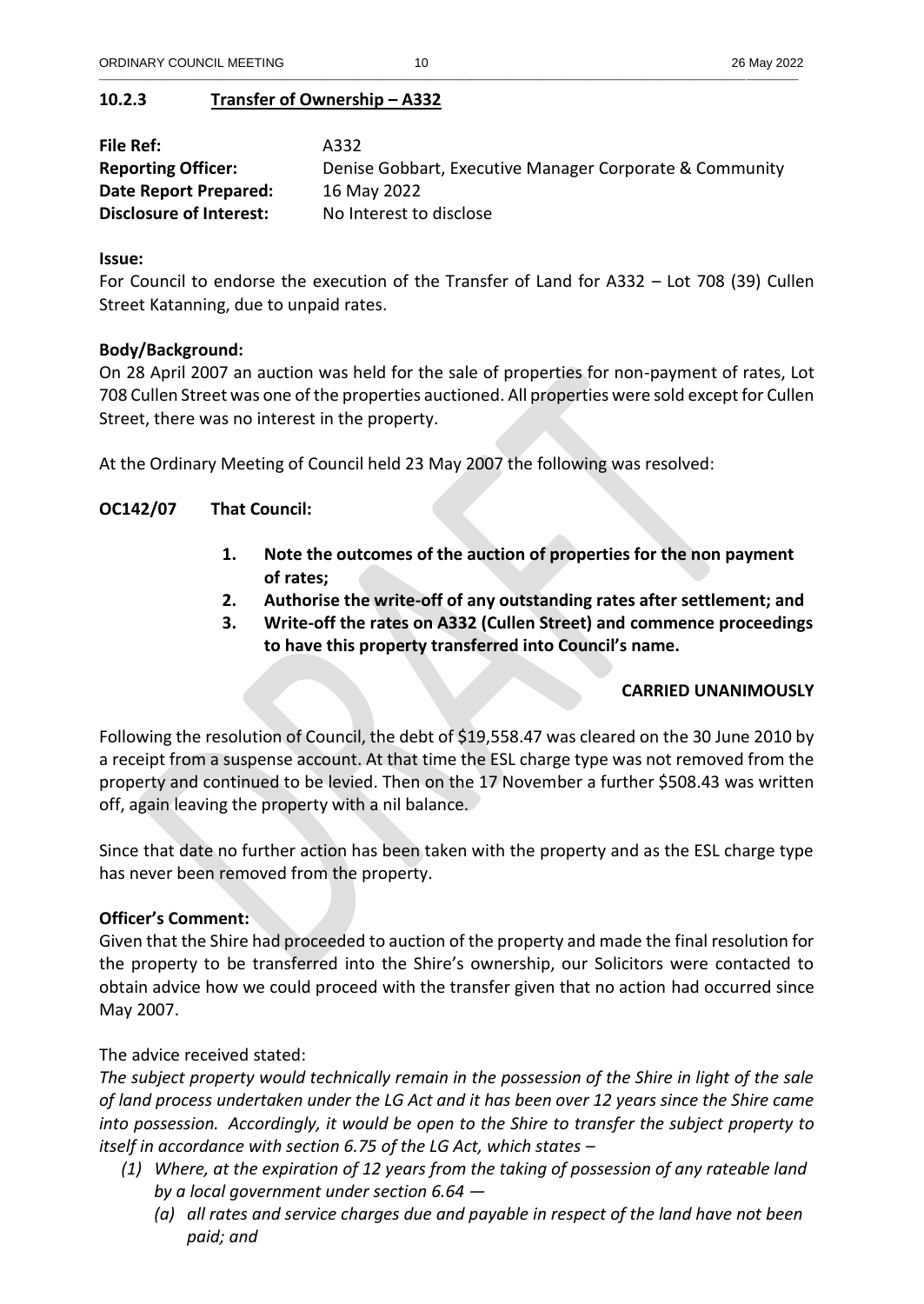- *(b) the land has not, under the provisions of this Subdivision, been —*
	- *(i) sold by the local government; or*
	- *(ii) transferred to the local government; or*
	- *(iii) transferred to the Crown,*

*by operation of this section the fee simple in the land is to be transferred to the local government subject to —*

- *(c) easements in favour of the public which affect the land; and*
- *(d) the rights of the Crown in right of the State or Commonwealth or a department, agency, or instrumentality of the Crown in right of the State or Commonwealth; and*
- *(e) rates and taxes (other than local government rates and service charges) due on the land, but free from other encumbrances.*
- *(2) Schedule 6.3 has effect in relation to a transfer under this section.*

Our Solicitor also advised that there were no encumbrances that would preclude or otherwise affect the Shire's action under section 6.75.

Given that advice, our Solicitors have been engaged to transfer the land to the Shire. As a result of this action, a Transfer of Land document needs to be executed.

## **Statutory Environment:**

Local Government Act 1995 9.49A Execution of Documents

- (1) A document is duly executed by a local government if  $-$ 
	- (a) the common seal of the local government is affixed to it in accordance with subsections (2) and (3); or
	- (b) it is signed on behalf of the local government by a person or persons authorised under subsection (4) to do so.
- (2) The common seal of a local government is not to be affixed to any document except as authorised by the local government.
- (3) The common seal of the local government is to be affixed to a document in the presence  $of -$ 
	- (a) the mayor or president; and
	- (b) the CEO, each of whom is to sign the document to attest that the common seal was so affixed.
- (4) A local government may, by resolution, authorise the CEO, another employee or an agent of the local government to sign documents on behalf of the local government, either generally or subject to conditions or restrictions specified in the authorisation.
- (5) A document executed by a person under an authority under subsection (4) is not to be regarded as a deed unless the person executes it as a deed and is permitted to do so by the authorisation.
- (6) A document purporting to be executed in accordance with this section is to be presumed to be duly executed unless the contrary is shown.
- (7) When a document is produced bearing a seal purporting to be the common seal of the local government, it is to be presumed that the seal is the common seal of the local government unless the contrary is shown.

## **Policy Implications:**

There are no policy implications for this report.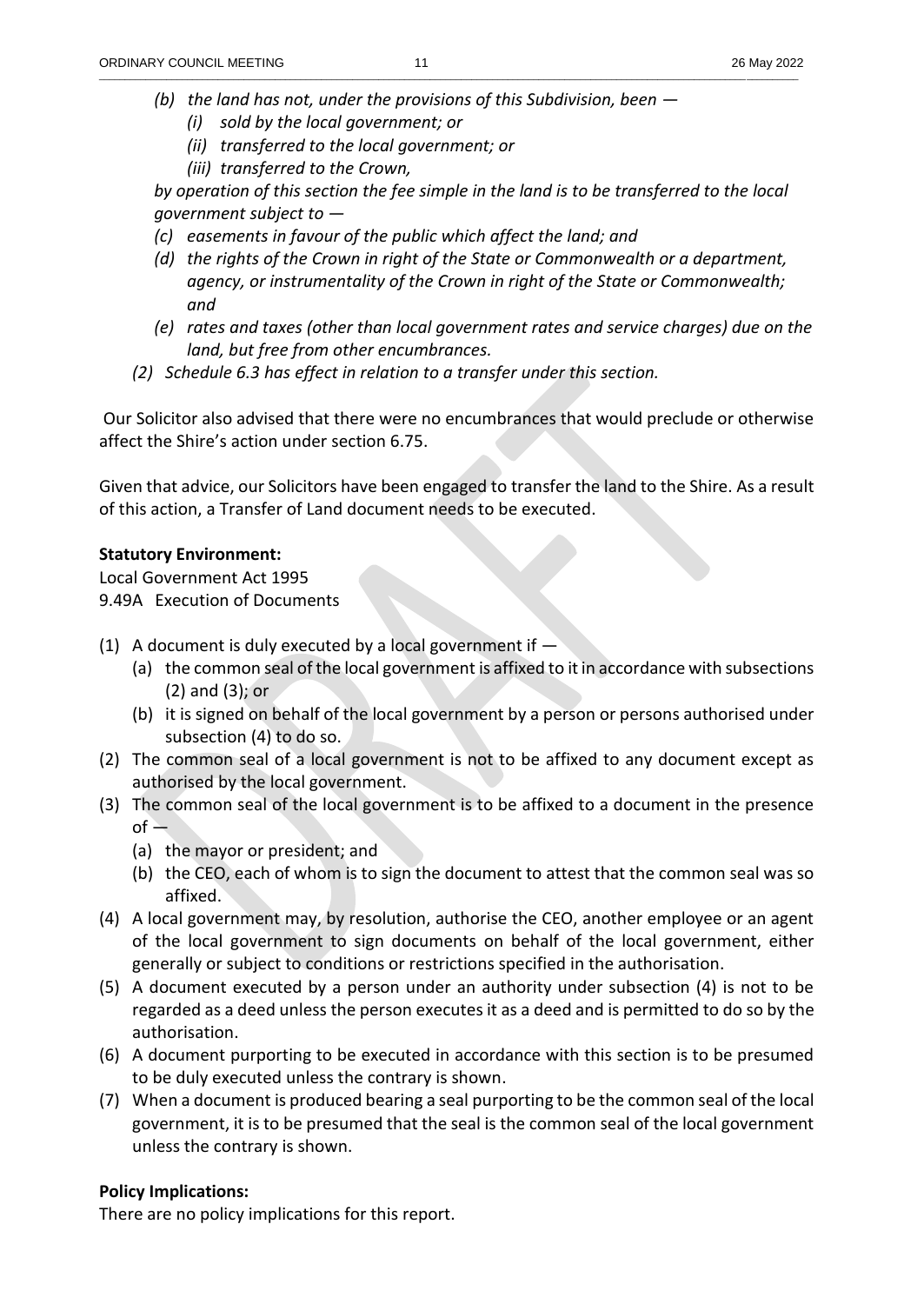#### **Financial Implications:**

The estimated cost of advice and the transfer of land is \$2,500. With the land being transferred to the Shire there will be an annual maintenance cost in relation to fire mitigation.

#### **Risk Implications:**

This item has been evaluated against the Shire of Katanning's Risk Assessment and Acceptance Criteria. The perceived level of risk is considered to be "Low" risk and can be managed by routine procedures and with current resources.

#### **Strategic Implications:**

Shire of Katanning Strategic Community Plan 2022 – 2032

**Focus Area** Leadership **Aspiration** Katanning is an inclusive and respectful community. **Objective** To ensure that Shire resources are utilised in a manner that represents the best interest of the whole community.

**Voting Requirement:** Simple Majority

**Officer's Recommendation/Council Motion:**

**MOVED: CR KRISTY D'APRILE SECONDED: CR JOHN GOODHEART**

**OC55/22 That Council, authorisesthe Shire President and Chief Executive Officer to affix the common seal to the Transfer of Land document for Lot 708 on Deposited Plan 224134 (39) Cullen Street, Katanning.** 

CARRIED: 7/0

Cr Kristy D'Aprile spoke for the motion. Cr John Goodheart spoke for the motion.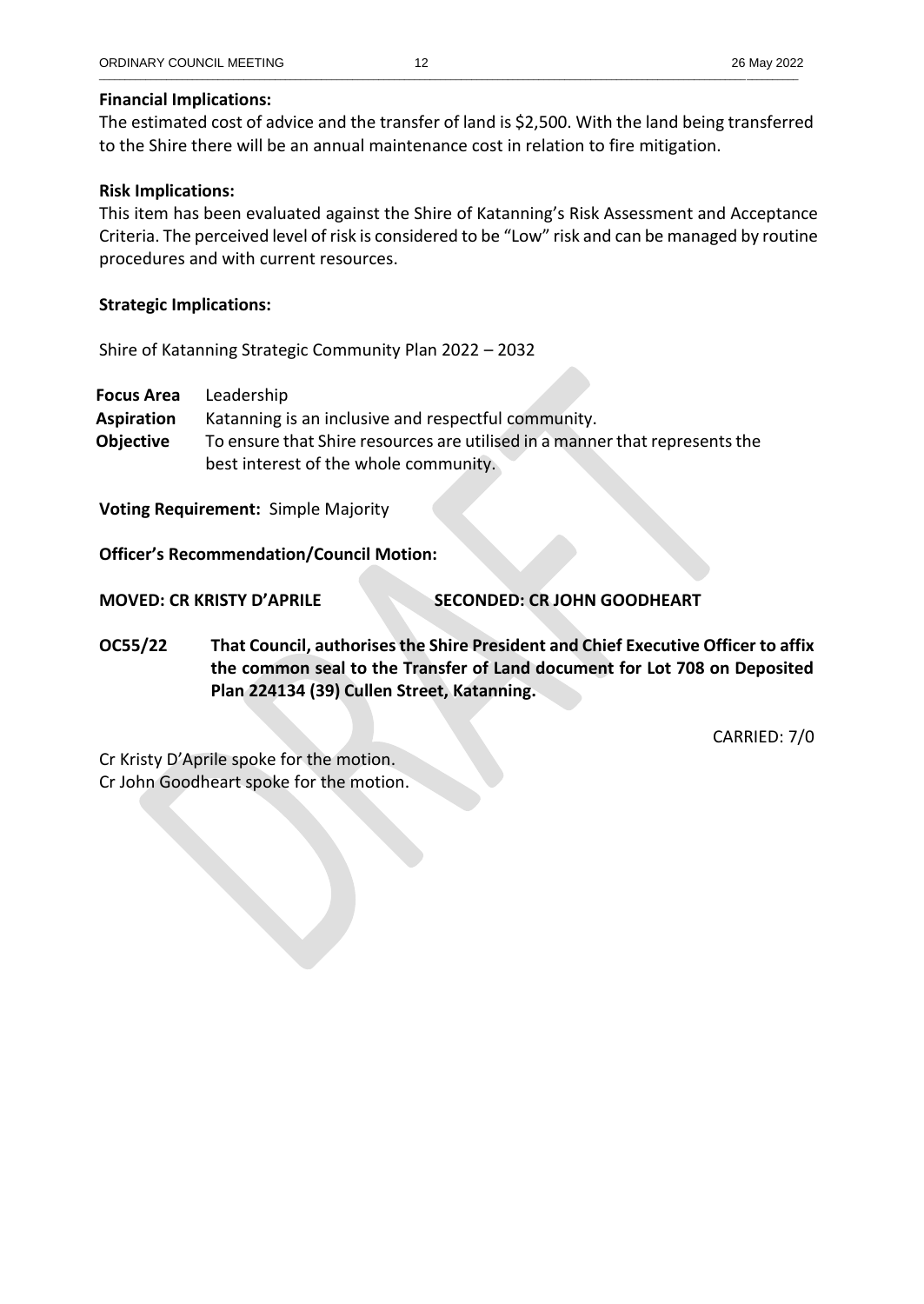**10.2.4 Application for Self-Supporting Loan – Katanning Country Club** (ATTACHMENT)

| File Ref:                      | FM.LN.2                                                 |
|--------------------------------|---------------------------------------------------------|
| <b>Reporting Officer:</b>      | Denise Gobbart, Executive Manager Corporate & Community |
| Date Report Prepared:          | 21 April 2022                                           |
| <b>Disclosure of Interest:</b> | No Interest to disclose                                 |
| <b>ATTACHMENTS</b>             |                                                         |

#### **Issue:**

For Council to consider approval of a self-supporting loan application by the Katanning Country Club Inc. (KCC) for the KCC Redevelopment Project.

#### **Body/Background:**

The KCC have written to the Shire advising that the Redevelopment Project is close to completion. Acknowledging that the scope of the project has grown significantly since its inception.

The KCC is seeking a self-supporting loan of \$250,000 for a period of 10 years. They are confident that they can meet an estimated annual payment of \$30,000 with an increase in venue hire and increased turnover by hosting large sporting events. It is also proposed for a modest increase in membership and fundraising, as well as a reduction in costs through volunteer work.

KCC advises that the spend for the project is expected to be:

| <b>Bowls Relocation</b>                     |    | 794,937     |
|---------------------------------------------|----|-------------|
| A Laurino & Co - Contract                   |    | 857,000     |
| A Laurino & Co - Variations to Contract     |    | \$535,500   |
| <b>Courtech Squash Courts</b>               |    | 132,000     |
| Tennis Fencing, Lights, Playground, BBQ etc | Ŝ. | 180,000     |
| <b>Floor Coverings</b>                      |    | 50,000      |
|                                             |    | \$2,549,437 |

This is to be offset with the following funding sources:

| Shire Heritage Precinct Project |    | \$1,000,000 |
|---------------------------------|----|-------------|
| <b>GSDC</b>                     | Ś  | 170,000     |
| <b>DLGSC</b>                    | Ś  | 160,000     |
| Sport Australia                 | Ś  | 248,000     |
| <b>GSDC</b>                     | \$ | 100,000     |
| Shire - Donation                | \$ | 50,000      |
| <b>Shire - Water Tanks</b>      | \$ | 40,000      |
| <b>KCC</b>                      | Ś  | 363,000     |
| Pending Loan                    |    | 250,000     |
|                                 |    | \$2,381,000 |

From the figures provided there is a funding shortfall of \$168,437. Clarification is being sort from the KCC to identify this how this is funded. This information is yet to be received.

\_\_\_\_\_\_\_\_\_\_\_\_\_\_\_\_\_\_\_\_\_\_\_\_\_\_\_\_\_\_\_\_\_\_\_\_\_\_\_\_\_\_\_\_\_\_\_\_\_\_\_\_\_\_\_\_\_\_\_\_\_\_\_\_\_\_\_\_\_\_\_\_\_\_\_\_\_\_\_\_\_\_\_\_\_\_\_\_\_\_\_\_\_\_\_\_\_\_\_\_\_\_\_\_\_\_\_\_\_\_\_\_\_\_\_\_\_\_\_\_\_\_\_\_\_\_\_\_\_\_\_\_\_\_\_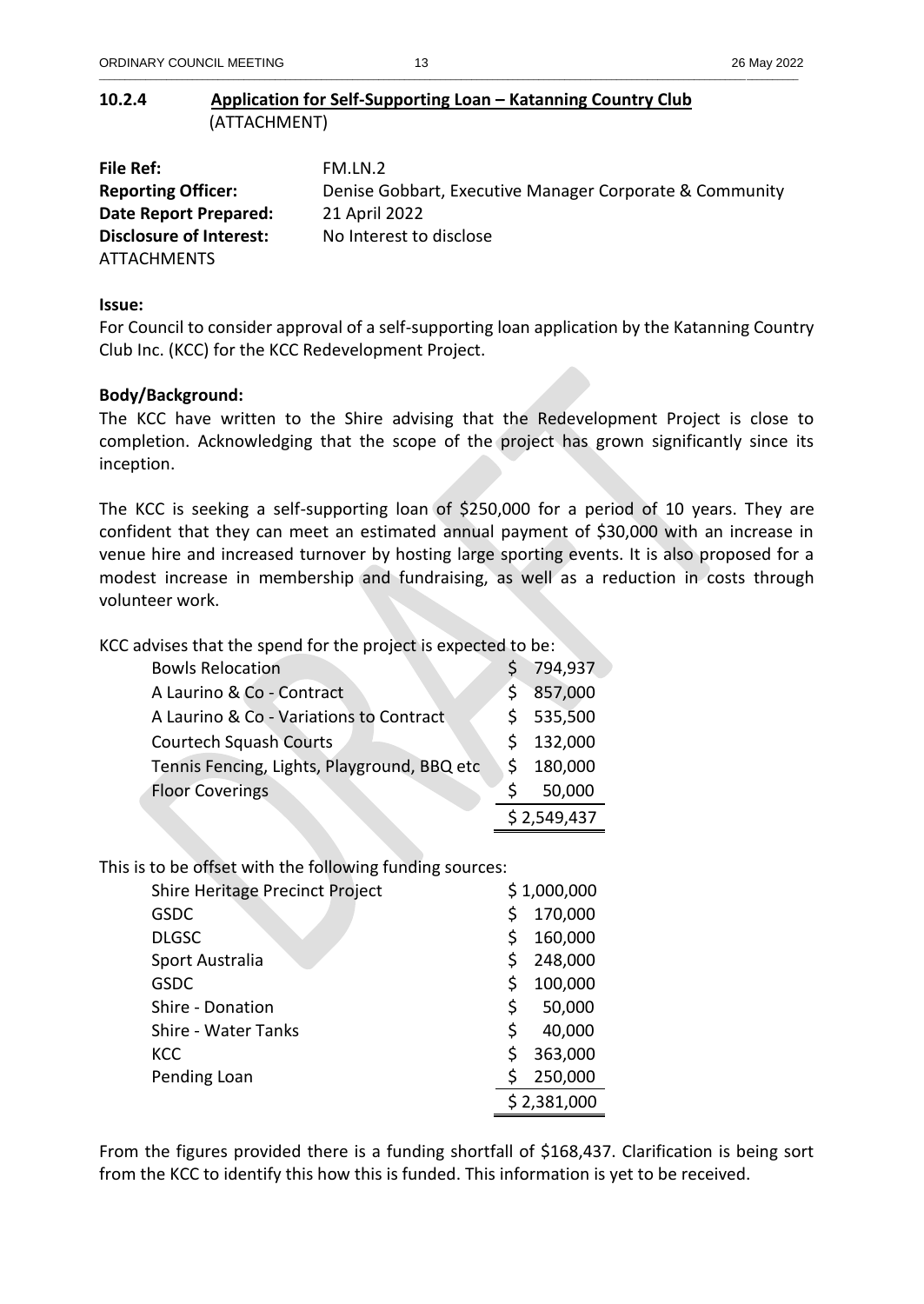To support the KCC borrowings application they presented the copies of the following documents.

- KCC Budget 2022 to 2035
- KCC Strategic Business Plan 2022 to 2035
- KCC Financial Statements 2019, 2020 & 2021

## **Officer's Comment:**

On receiving the application for a self-supporting loan follow-up information was requested with the KCC response in *italic*.

- When will payment of the current outstanding balance of \$257,209.96 be made. *Payment of \$115,701.30 will be made as soon as possible.* (Received 19 May 2022) *Payment of \$141,507.66 has caused much grief to all concerned, was delayed while we try to recover as much of the lost funds as possible. This has been an extremely taxing process and remains unresolved.*
- With another \$350,000 outstanding on the project when is it anticipated that these funds will be repaid. *\$100,000 will be paid when invoiced. The remaining \$250,000 will be repaid over the life of the loan is our loan application is successful.*
- It is noted that the Strategic Business Plan shows a loss of \$95,197.73 in 2021, how are you going to meet your current cashflow needs. *The Strategic Business Plan also shows a \$94,722.45 fraudulent payment. We remain Optimistic this won't be repeated.*
- The Strategic Business Plan or proposed budget doesn't appear to give any consideration to Asset Replacement for any Infrastructure, Plant and Equipment. *The only plant and equipment that may need to be upgraded in the near term is golf course maintenance equipment. We hope to cover these contingencies from accumulated profit.*
- The CSRFF funding agreement had a requirement to establish an Asset replacement Fund for the replacement of the Squash Court playing surface by 15 June in the year the grant was offered. Has this been considered in the Strategic Business Plan or the Proposed Budget?

*Its omission is an oversight that needs rectifying. The previous court surface lasted 43 years. Given that the walls are now expected to last much longer than the previous walls we would be looking to fundraise for floors only at a current cost of approximately \$15,000 per court. For four courts the is approximately \$1,400 per year. We will again apply for government assistance with surface replacement at this time. If the one third model still applies, then we need to budget for \$500 per annum.* 

In relation to the outstanding payment of \$141,507.66 that was lost in a digital fraud matter. We were advised on the that \$50,505.21 was deposited into the KCC on 17 November 2021 by Digital Fraud NSW. These funds have not been received by the Shire to offset the outstanding balance. The KCC have also been advised they were receiving a goodwill payment of \$12,500 by the Commonwealth Bank on 9 March 2022.

Additional information was also sort in relation to Policy 2.12 Self Supporting Loans.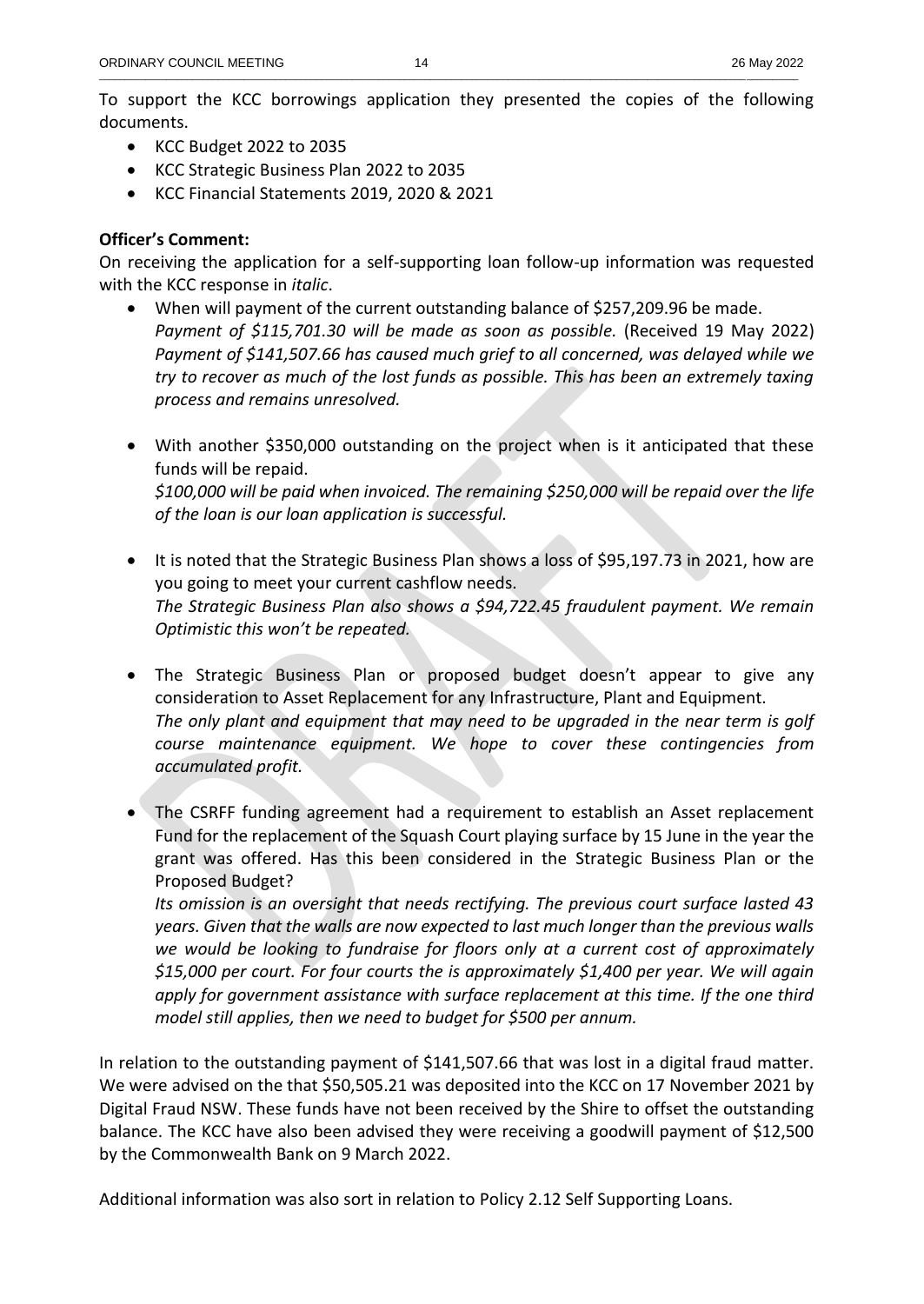• You have identified the need for a loan – we require information on your inability to obtain alternative funds.

*The club has successfully applied for \$678,000 worth of State and Federal funding. We have committed all our reserves which was built up over many years. We have had excellent support from our members and saved a lot of money through busy b's and donations. We believe that by taking a loan for 10% of the value of the project are spreading the burden of the redevelopment across a greater number of members who will benefit from the improved facilities.*

*If we have unforeseen expenses in the future, we still have the option of going to members to raise money in the form of debentures or prepaid subscriptions.*

• Name(s) of private guarantor(s) and/or details on security property needs to be submitted.

*Prepared to enter in the loan agreement, giving the Shire of Katanning permission to lodge an absolute caveat over certificate of title.*

## **Statutory Environment:**

Local Government Act 1995 Subdivision 3 – Borrowings 6.20 Power to Borrow

- (1) Subject to this Act, a local government may
	- (a) borrow or re-borrow money; or
	- (b) obtain credit; or
	- (c) arrange for financial accommodation to be extended to the local government in ways additional to or other than borrowing money or obtaining credit,

to enable the local government to perform the functions and exercise the powers conferred on it under this Act or any other written law.

- (2) Where, in any financial year, a local government proposes to exercise a power under subsection (1) (*power to borrow*) and details of that proposal have not been included in the annual budget for that financial year —
	- (a) unless the proposal is of a prescribed kind, the local government must give one month's local public notice of the proposal; and
	- (b) the resolution to exercise that power is to be by absolute majority.
- (3) Where a local government has exercised a power to borrow and
	- (a) it does not wish to proceed with the performance of the function or the exercise of the power for which the power to borrow was exercised; or
	- (b) after having completed the performance of the function or the exercise of the power for which the power to borrow was exercised, any part of the money borrowed, credit obtained or financial accommodation arranged has not been expended or utilized,

the local government may resolve\* to expend the money or utilize the credit or financial accommodation for another purpose if one month's local public notice is given of the proposed change of purpose.

*\* Absolute majority required.* 

- (4) A local government is not required to give local public notice under subsection (3)  $-$ 
	- (a) where the change of purpose has been disclosed in the annual budget of the local government for the relevant financial year; or
	- (b) in such other circumstances as are prescribed.

Local Government (Financial Management) Regulations 1996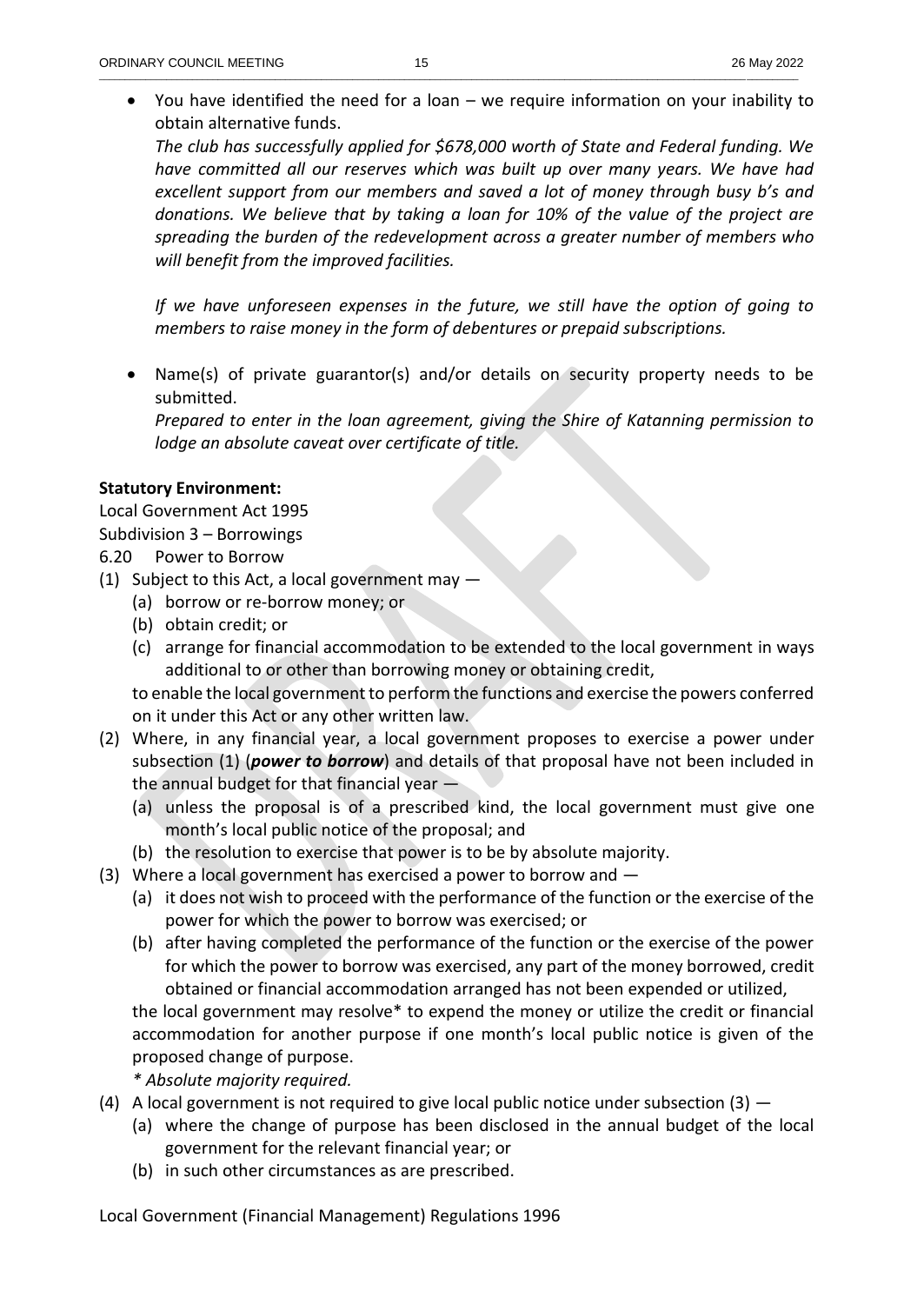- 20 When local public notice not required for exercise of power to borrow (Act s. 6.20(2)(a))
- (1) In this regulation *major variation* means a variation in the terms of a loan or other financial accommodation which is —
	- (a) a capitalisation of interest accruals; or
	- (b) an increase in the term of the loan or other financial accommodation;

*re-finance*, in relation to a loan or other financial accommodation (the *existing loan*), means to borrow an amount (the *new loan*) which is, at the date of the new loan —

- (a) equal to the principal amount owing on the existing loan; or
- (b) not more than \$5 000 more or less than the principal amount owing on the existing loan,

for the principal purpose of paying out the existing loan or preserving the credit originally provided by the existing loan.

- (2) A local government is not required to give local public notice of a proposal to exercise a power to borrow where —
	- (a) the power is to be exercised to re-finance a loan or to continue other financial accommodation (whether with the same or another bank or financial institution); and
	- (b) the re-financing or continuation is not a major variation.
- (3) A local government is not required to give local public notice of a proposal to exercise a power to borrow where each of the following conditions is satisfied —
	- (a) a decision to exercise the power is made while there is in force a state of emergency declaration applying to the district, or part of the district, of the local government;
	- (b) the local government considers that the borrowing is required to address a need arising from the hazard, or from the impact or consequences of the hazard, to which the state of emergency declaration relates;
	- (c) the decision and the reasons for it are recorded in the minutes of the meeting at which the decision is made.

# Local Government Act 1995

1.7 Local public notice

Where under this Act local public notice of a matter is required to be given, notice of the matter must be —

- (a) published on the official website of the local government concerned in accordance with the regulations; and
- (b) given in at least 3 of the ways prescribed for the purposes of this section.

# Local Government (Administration) Regulations 1996

- 3A Requirements for local public notice (Act s. 1.7)
- (1) For the purposes of section 1.7(a), notice of a matter must be published on the local government's official website for —
	- (a) the period specified in or under the Act in relation to the notice; or
	- (b) if no period is specified in relation to the notice  $-$  a period of not less than 7 days.
- (2) For the purposes of section 1.7(b), each of the following ways of giving notice of a matter is prescribed —
	- (a) publication in a newspaper circulating generally in the State;
	- (b) publication in a newspaper circulating generally in the district;
	- (c) publication in 1 or more newsletters circulating generally in the district;
	- (d) publication on the official website of the Department or another State agency, as appropriate having regard to the nature of the matter and the persons likely to be affected by it, for —
		- (i) the period specified in or under the Act in relation to the notice; or
		- (ii) if no period is specified in relation to the notice a period of not less than 7 days;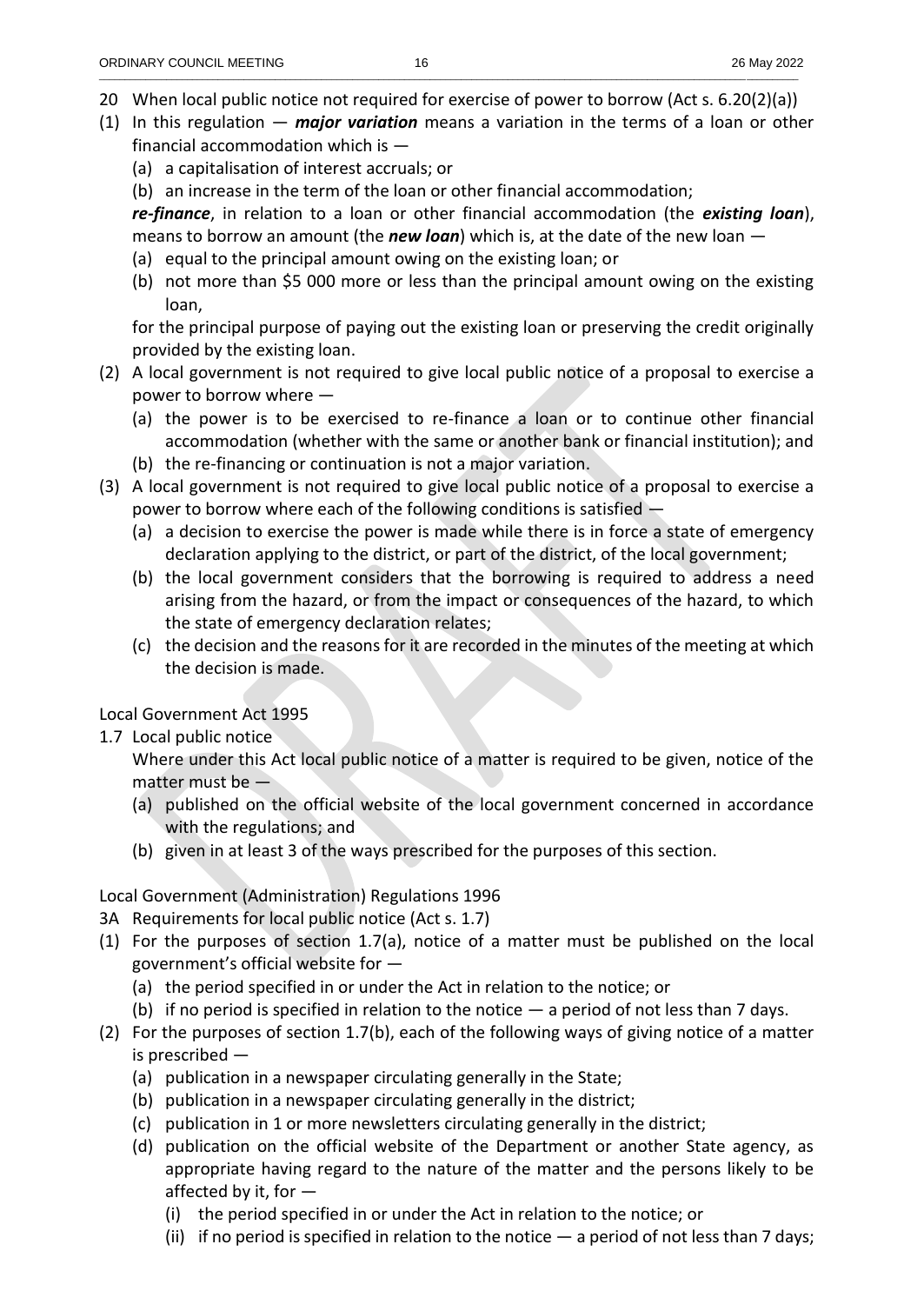- (e) circulation by the local government by email, text message or similar electronic means, as appropriate having regard to the nature of the matter and the persons likely to be affected by it;
- (f) exhibition on a notice board at the local government offices and each local government library in the district for —
	- (i) the period specified in or under the Act in relation to the notice; or
	- (ii) if no period is specified in relation to the notice  $-$  a period of not less than 7 days;
- $(g)$  posting on a social media account administered by the local government for  $-$ 
	- (i) the period specified in or under the Act in relation to the notice; or
	- (ii) if no period is specified in relation to the notice  $-$  a period of not less than 7 days.

## **Policy Implications:**

## Policy 2.12 Self Supporting Loans

*Policy Statement:* Council in general, will only consider approving a self-supporting loan to a maximum of \$150,000 for any one applicant.

*Objectives:* is to ensure that the recipient of a Council provided self-supporting loan has the capacity and capability to repay the loan and associated costs.

## **Financial Implications:**

As of 16 May 2022, an indicative quote provided by the Western Australian Treasury Corporation (WATC) for \$250,000 with 20 Semi Annual repayments has an interest rate of 3.6811% per annum. This would require semi-annual repayments of \$15,055.

This repayment does not include the Government Guarantee Fee, which is invoiced separately by WATC and is subject to change in accordance with government policy. The rate is currently 0.70%. If the rate remains unchanged the Guarantee Fee will be a total of \$9,730 over the life of the loan. This rate is calculated on the principal outstanding, so the annual repayment amount diminishes over the life of the loan.

From 1 July 2022, the WATC revised local government lending framework becomes effective. They will be considering the following criteria:

- Governance Considerations supported through improved engagement with the Department of Local Government, Sport and Culture (DLGSC). Consideration to the appropriateness of the loan purpose.
- Qualitative Criteria for example: size, growth rate, operational characteristics, vulnerability to external developments, Year to Date performance vs. budget.
- Quantitative Criteria Profitability, Serviceability, Liquidity & Leverage.

The combination of these three components of the lending evaluation process provides an enhanced view of risk to inform the lending decision.

The WATC will implement a structured local government (LG) loan monitoring framework to enable them to be proactive in the management of LG loans should financial performance deteriorate. It is expected that all LG borrowing clients will be subject to a credit review at least every three years.

If a credit review identifies a material issue the WATC may:

• Engage with the Council to determine the cause of any issue and agree with the LG a plan to address the issue.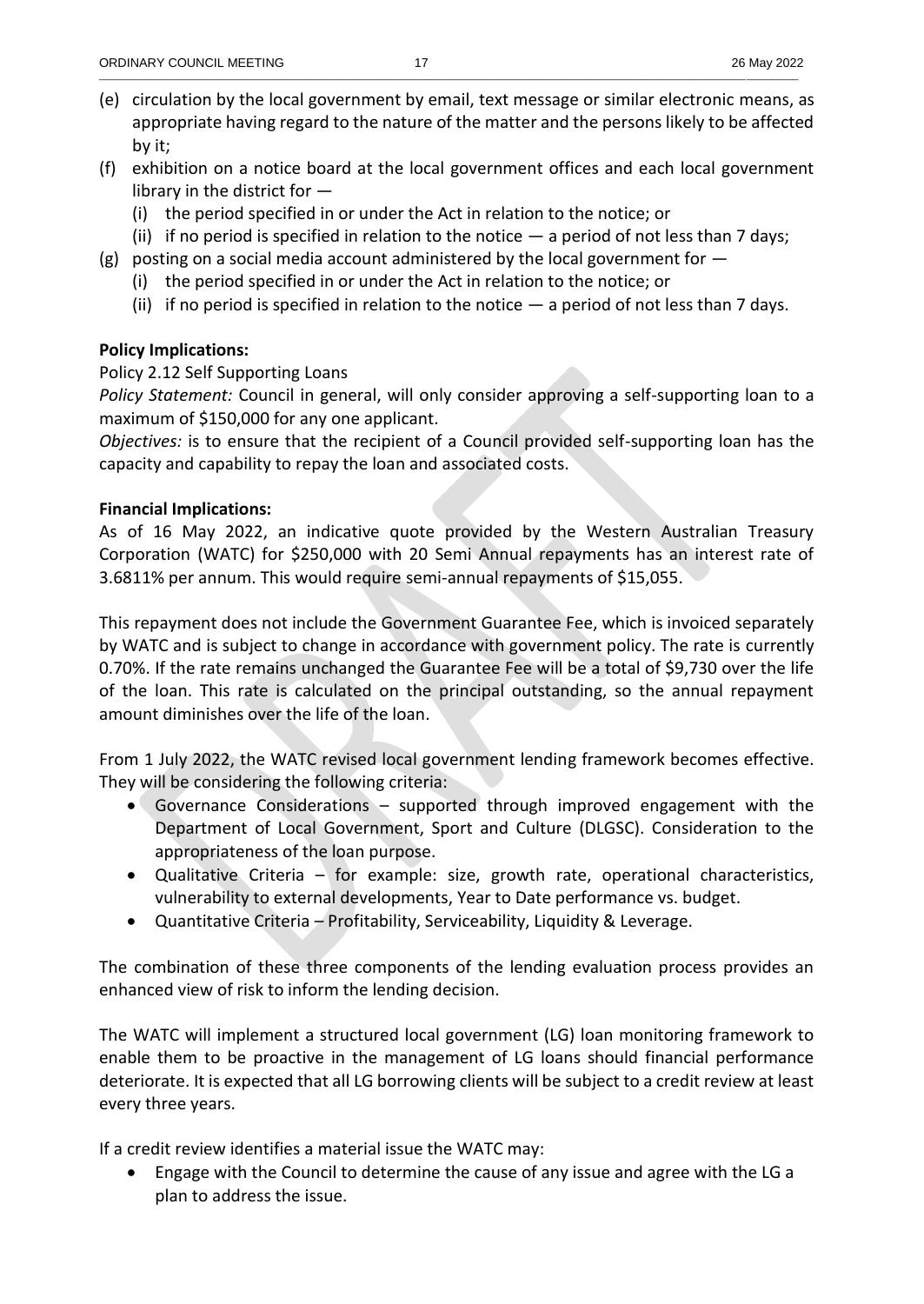- Proactively monitor the LG on a more frequent basis in line with the agreed plan to address the issue.
- Escalate the issue to DLGSC where there are concerns for the ongoing sustainability of the LG.

#### **Risk Implications:**

This item has been evaluated against the Shire of Katanning's Risk Assessment and Acceptance Criteria. The perceived level of risk is considered to be "Medium" risk and may require the allocation of additional own source funding to address any payment defaults on the proposed self-supporting loan.

#### **Strategic Implications:**

Shire of Katanning Strategic Community Plan 2022 – 2032

**Focus Area** Leadership

- **Aspiration** Katanning is an inclusive and respectful community.
- **Objective** To ensure that Shire resources are utilised in a manner that represents the best interest of the whole community.

#### **PROCEDURAL MOTION:**

**Voting Requirement:** Simple Majority

**MOVED: CR JOHN GOODHEART SECONDED: CR MATT COLLIS**

**OC56/22 That Council suspends standing orders.** 

CARRIED: 7/0

## **PROCEDURAL MOTION:**

**Voting Requirement:** Simple Majority

**MOVED: CR SERENA SANDWELL SECONDED: CR JOHN GOODHEART**

**OC57/22 That Council resumes standing orders.**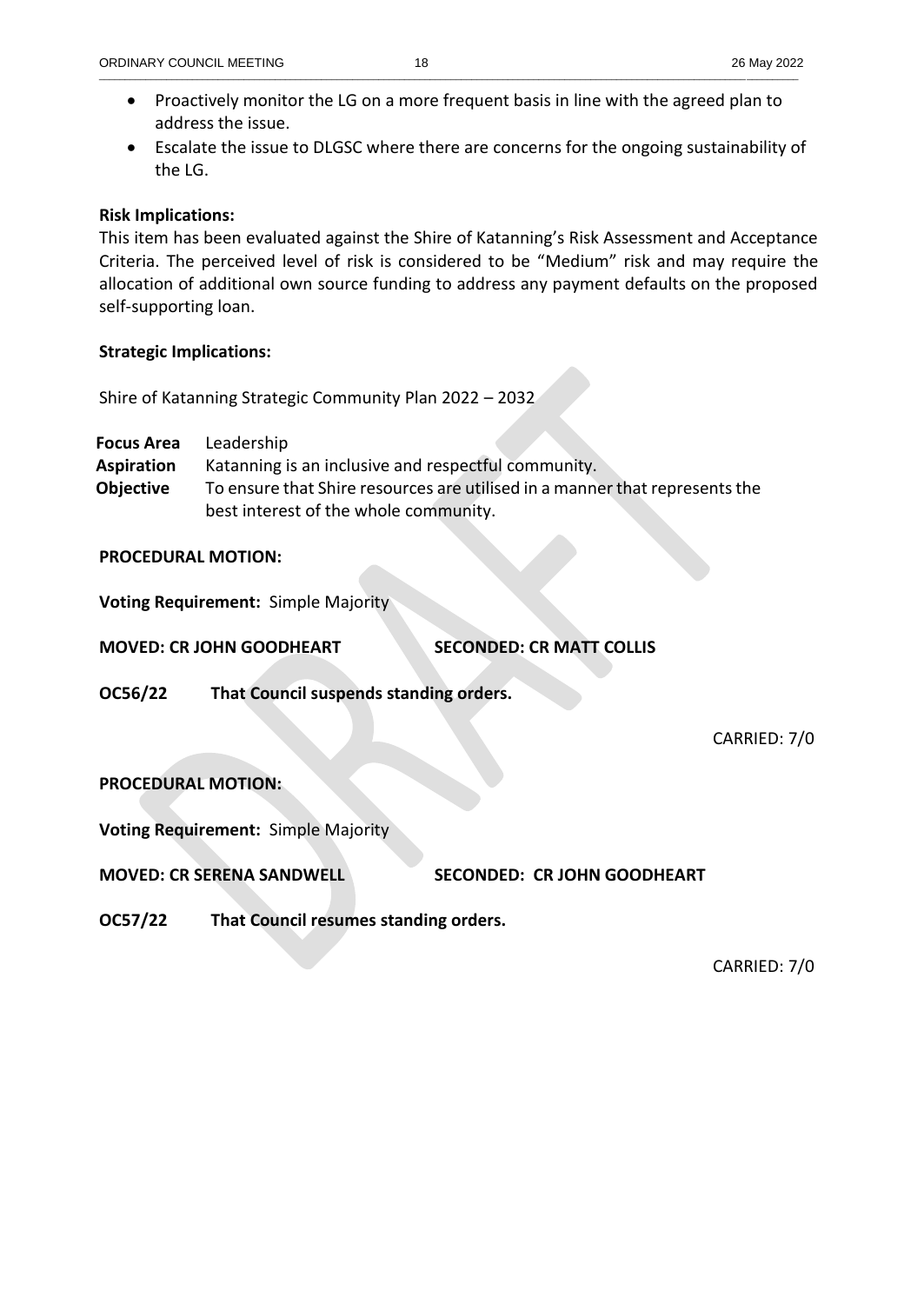## **Voting Requirement:** Absolute Majority

## **Officer's Recommendation/Council Motion:**

## **MOVED: CR ADRIAN EDWARDS SECONDED: CR KRISTY D'APRILE**

## **OC58/22 That Council, authorises the Chief Executive Officer:**

- **1. In accordance with the requirements of s6.20(2) of the Local Government Act 1995, to give one (1) month'slocal public notice of the Shire's intention to borrow \$250,000 at the estimated rate of 3.7% for the term of ten (10) years for the Katanning Country Club Redevelopment Project.**
- **2. To investigate options for securing the loan***.*

CARRIED BY ABSOLUTE MAJORITY: 7/0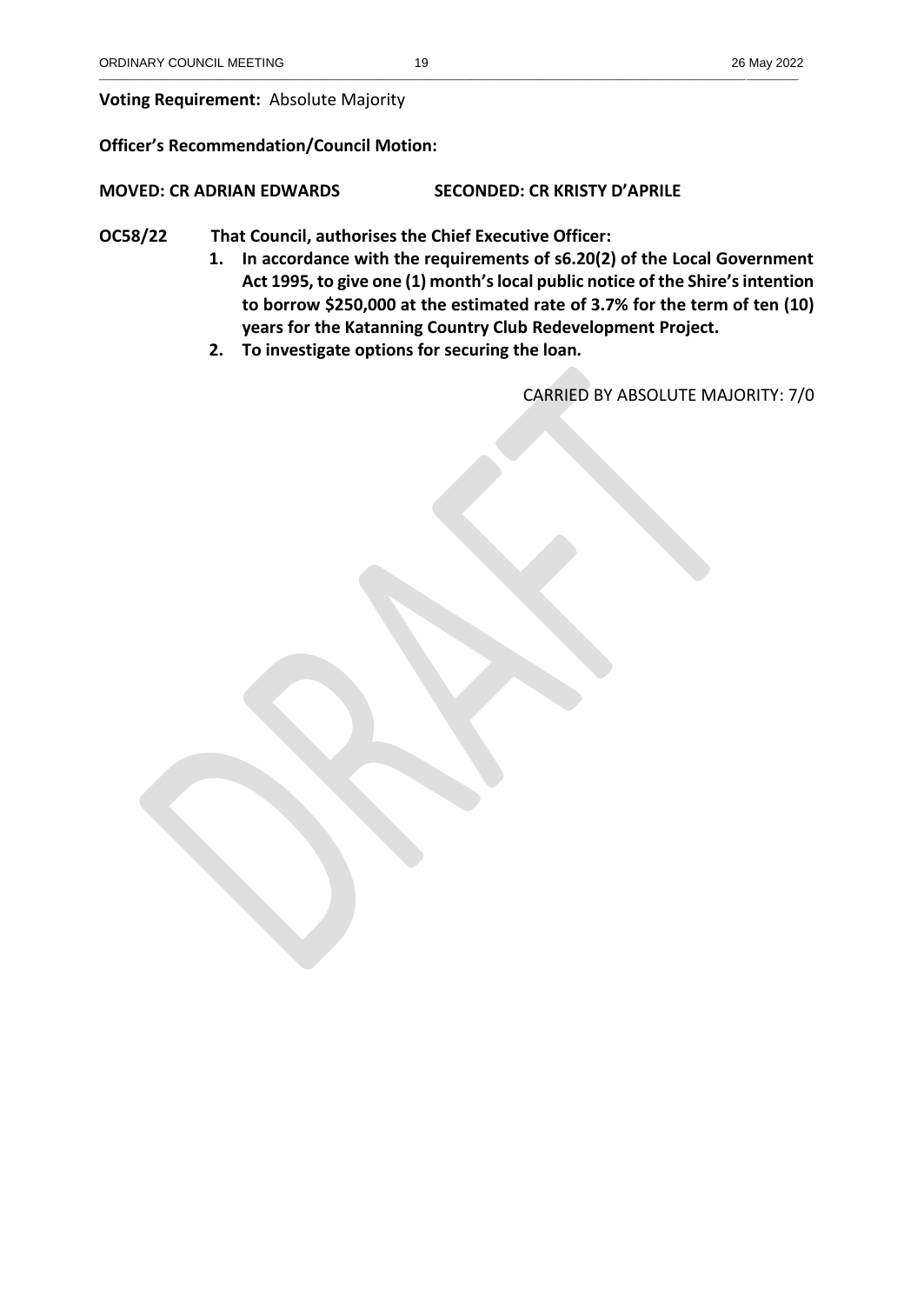## **10.3 CHIEF EXECUTIVE OFFICER'S REPORTS**

Nil.

# **11. ELECTED MEMBERS MOTION OF WHICH PREVIOUS NOTICE HAS BEEN GIVEN**

Nil.

# **12. NEW BUSINESS OF AN URGENT NATURE INTRODUCED BY DECISION OF MEETING**

Nil.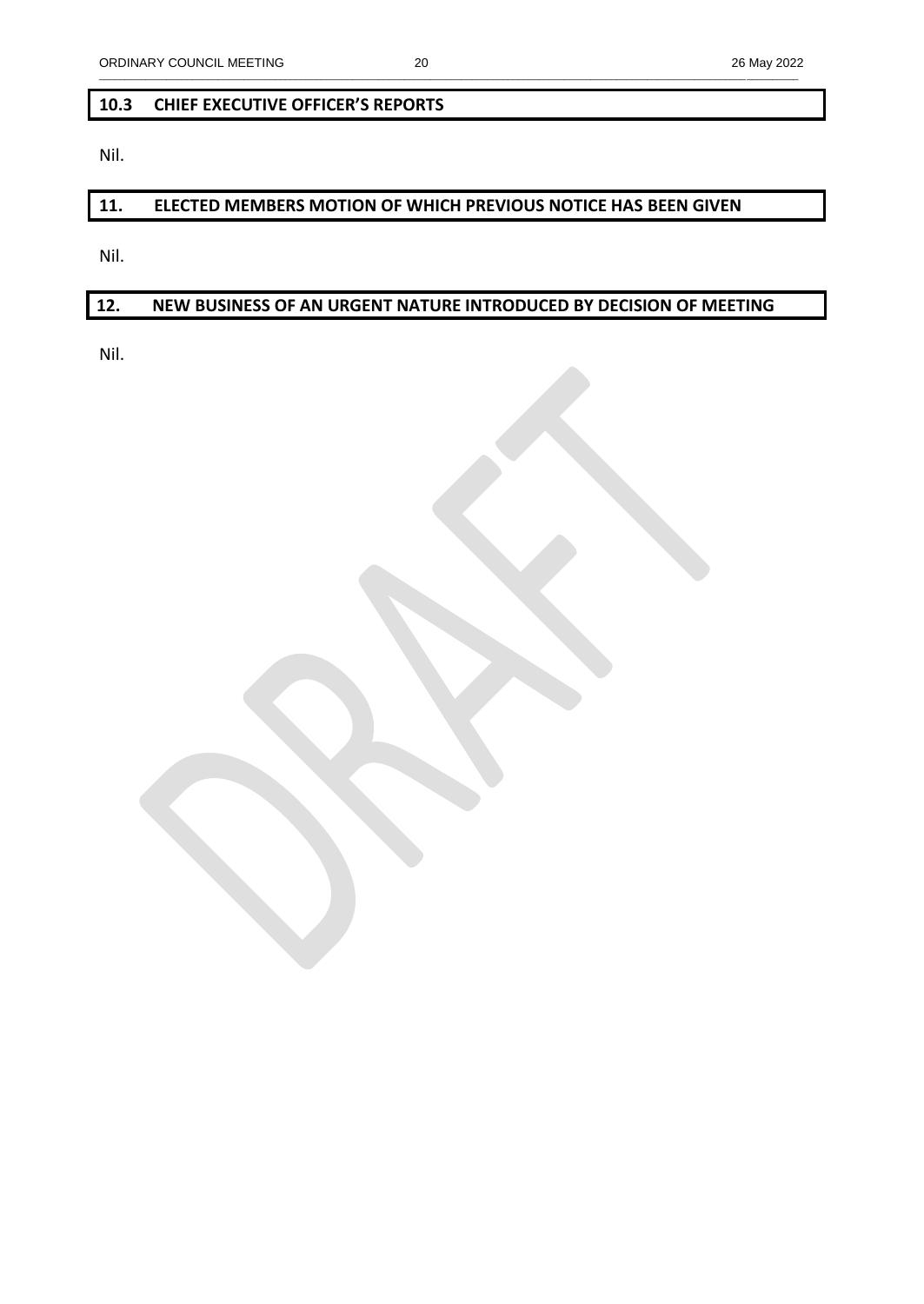#### **13. CONFIDENTIAL ITEMS**

#### **PROCEDURAL MOTION**

**MOVED: CR SERENA SANDWELL SECONDED: CR KRISTY D'APRILE**

**OC59/22 That Council closes the meeting to the public to consider the following items:**

- **Write-off Rates & Charges – A332.**
- **Write-off Sundry Debts – Certa Civil Works Pty Ltd**
- **Piesse Lake Subdivision**

CARRIED: 7/0

Sean Van Der Wielen, Great Southern Herald left the room at 7.21pm.

#### **13.1 Write-off Rates & Charges – A332**

**File Ref:** A332 **Reporting Officer:** Denise Gobbart, Executive Manager Corporate & Community **Date Report Prepared:** 22 April 2022 **Disclosure of Interest:** No Interest to disclose

#### **Reason For Confidentiality**

The report is confidential in accordance with section 5.23 (2) (e) (iii) a matter that if disclosed, would reveal information about the business, professional, commercial or financial affairs of a person.

**Voting Requirement:** Simple Majority

**Officer's Recommendation/Council Motion:** 

**MOVED: CR SERENA SANDWELL SECONDED: CR MICHELLE SALTER**

**OC60/22 That Council approves the write-off of emergency services levy and interest charges of \$395.60 that is outstanding on assessment A332.**

CARRIED: 7/0

\_\_\_\_\_\_\_\_\_\_\_\_\_\_\_\_\_\_\_\_\_\_\_\_\_\_\_\_\_\_\_\_\_\_\_\_\_\_\_\_\_\_\_\_\_\_\_\_\_\_\_\_\_\_\_\_\_\_\_\_\_\_\_\_\_\_\_\_\_\_\_\_\_\_\_\_\_\_\_\_\_\_\_\_\_\_\_\_\_\_\_\_\_\_\_\_\_\_\_\_\_\_\_\_\_\_\_\_\_\_\_\_\_\_\_\_\_\_\_\_\_\_\_\_\_\_\_\_\_\_\_\_\_\_\_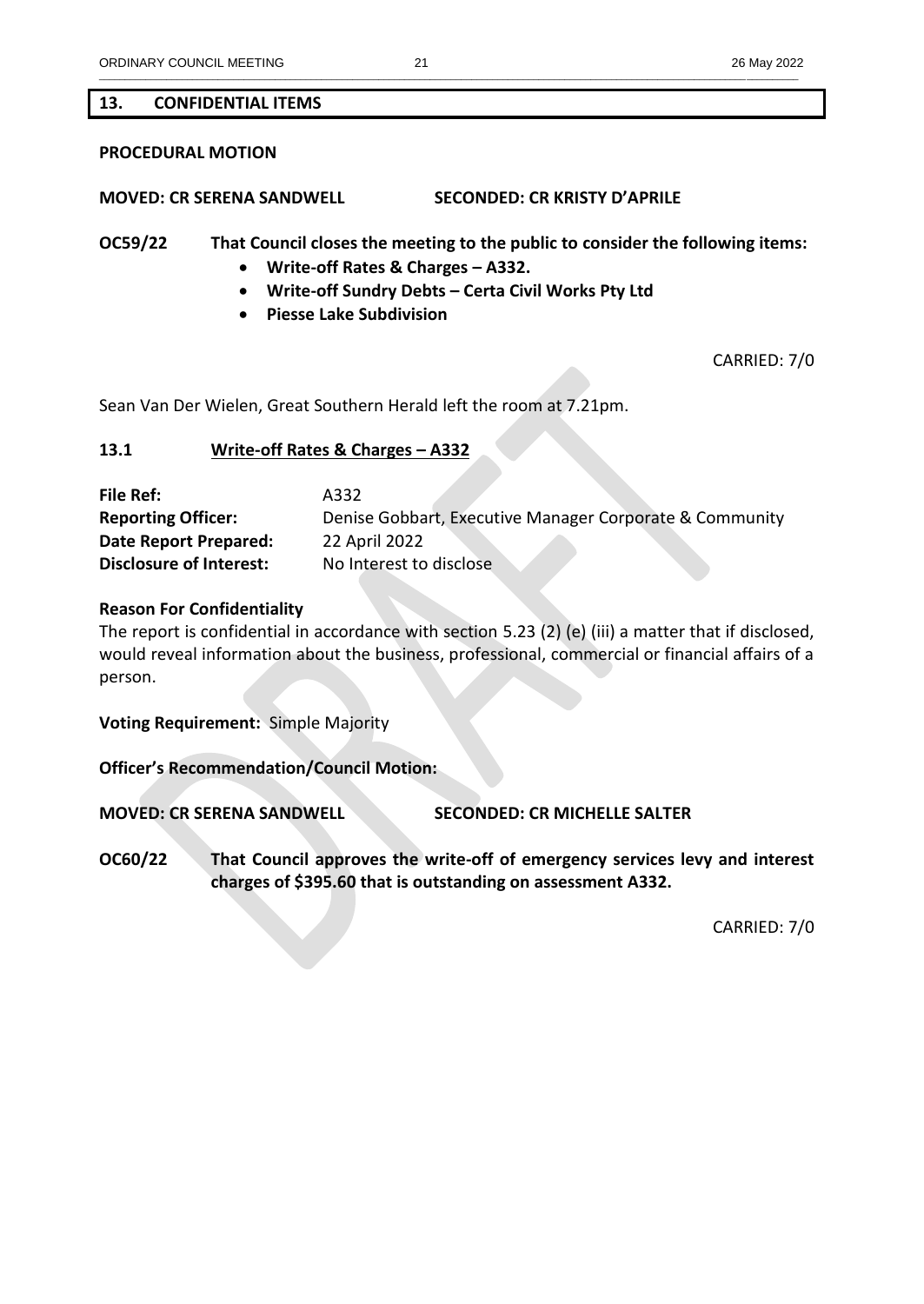# **13.2 Write-off Sundry Debts – Certa Civil Works Pty Ltd**

| File Ref:                      | FM.DT.3                                                 |
|--------------------------------|---------------------------------------------------------|
| <b>Reporting Officer:</b>      | Denise Gobbart, Executive Manager Corporate & Community |
| Date Report Prepared:          | 27 April 2022                                           |
| <b>Disclosure of Interest:</b> | No Interest to disclose                                 |

## **Reason For Confidentiality**

The report is confidential in accordance with section 5.23 (2) (e) (iii) a matter that if disclosed, would reveal information about the business, professional, commercial or financial affairs of a person.

**Voting Requirement:** Simple Majority

**Officer's Recommendation/Council Motion:**

**MOVED: CR KRISTY D'APRILE SECONDED: CR MATT COLLIS**

**OC61/22 That Council approves the write-off of sundry debtor charges of \$1,980.32 that is outstanding for Certa Civil Works Pty Ltd.**

CARRIED: 7/0

Cr Kristy D'Aprile spoke for the motion.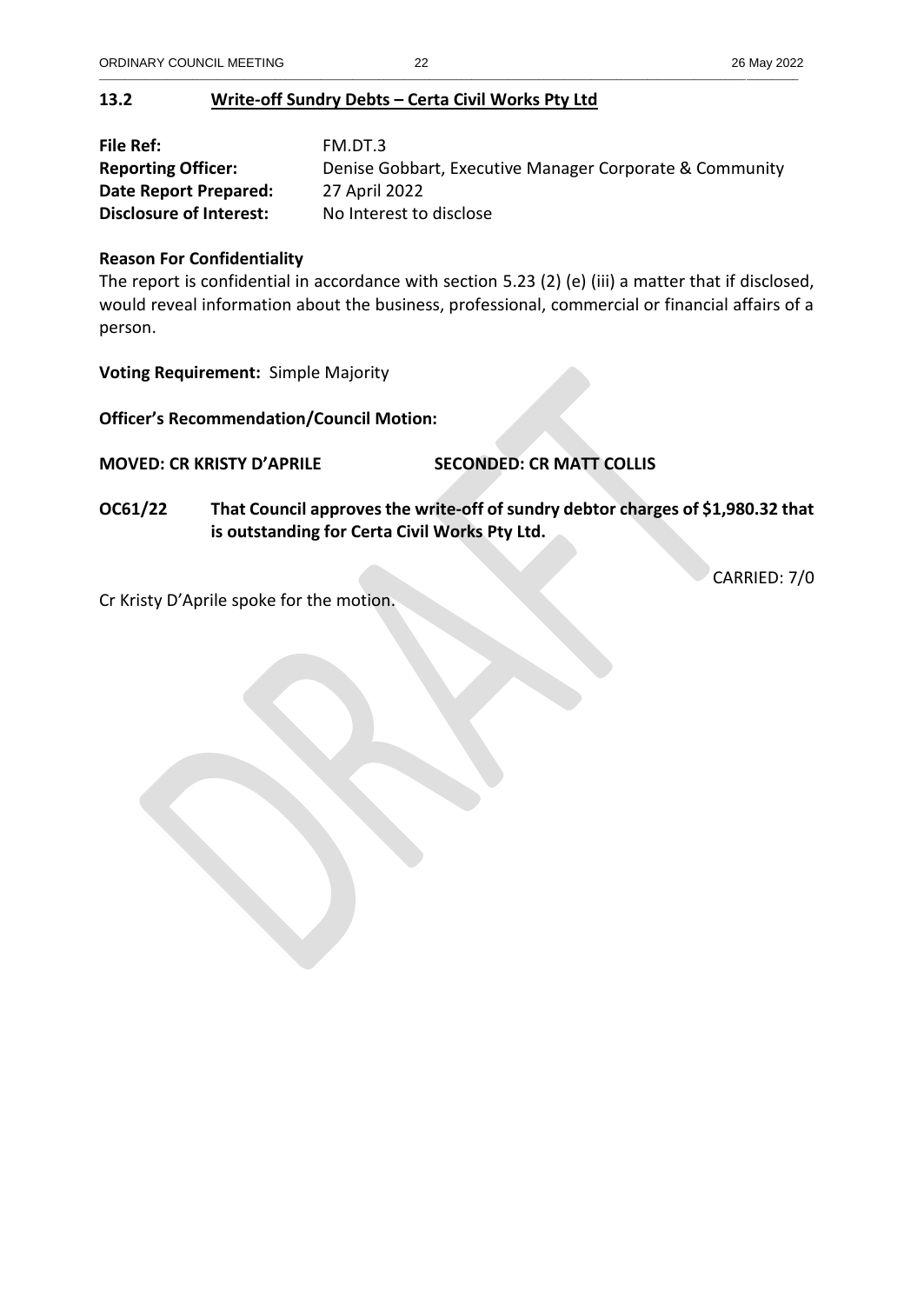\_\_\_\_\_\_\_\_\_\_\_\_\_\_\_\_\_\_\_\_\_\_\_\_\_\_\_\_\_\_\_\_\_\_\_\_\_\_\_\_\_\_\_\_\_\_\_\_\_\_\_\_\_\_\_\_\_\_\_\_\_\_\_\_\_\_\_\_\_\_\_\_\_\_\_\_\_\_\_\_\_\_\_\_\_\_\_\_\_\_\_\_\_\_\_\_\_\_\_\_\_\_\_\_\_\_\_\_\_\_\_\_\_\_\_\_\_\_\_\_\_\_\_\_\_\_\_\_\_\_\_\_\_\_\_

## **13.3 Piesse Lake Subdivision**

| File Ref:                      | $CP$ .RP.4                             |
|--------------------------------|----------------------------------------|
| <b>Reporting Officer:</b>      | Julian Murphy, Chief Executive Officer |
| Date Report Prepared:          | 19 May 2022                            |
| <b>Disclosure of Interest:</b> | Nil                                    |

#### **Reason For Confidentiality**

The Chief Executive Officer's Report is confidential in accordance with section 5.23(2)(c) of the Local Government Act because it deals with matters to do with a contract which may be entered into by the local government. The Chief Executive Officer's Report has been provided to Council under separate cover.

**Voting Requirement:** Simple Majority

**Officer's Recommendation/Council Motion:**

**MOVED: CR KRISTY D'APRILE SECONDED: CR SERENA SANDWELL**

- **OC62/22 That Council with respect to the land at Piesse Lake Residential Subdivision:**
	- **1. Retains vacant lots 5/1, 5/4, 25/3 & 25/4 Kaatanup Loop for future development of Shire housing in addition to the land already built on as part of the Great Southern Housing Initiative;**
	- **2. Sets the (reserve) sale price of the lots at the Piesse Lake Subdivision at \$60/m2; and**
	- **3. Authorises the CEO to advertise the sale of land by public tender.**

CARRIED: 7/0

Cr Kristy D'Aprile spoke for the motion.

**PROCEDURAL MOTION**

**Voting Requirement:** Simple Majority

**MOVED: CR KRISTY D'APRILE SECONDED: CR SERENA SANDWELL**

**OC63/22 That Council reopens the meeting to the public.**